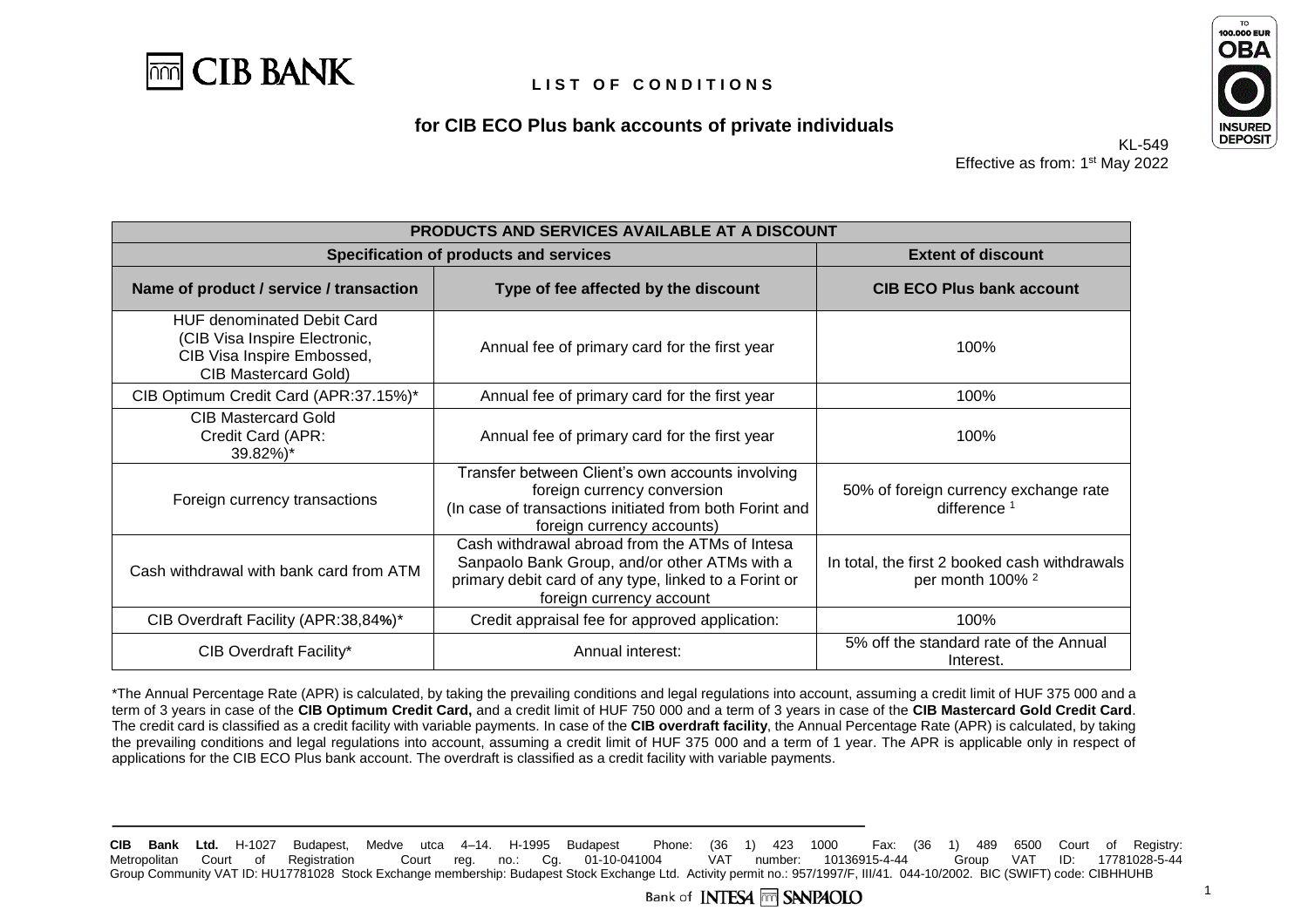

### **for CIB ECO Plus bank accounts of private individuals**



KL-549 Effective as from: 1<sup>st</sup> May 2022

|                                                                                                                                                                                     | <b>FORINT ACCOUNT</b>                                                                                   |
|-------------------------------------------------------------------------------------------------------------------------------------------------------------------------------------|---------------------------------------------------------------------------------------------------------|
| <b>On-demand interest</b>                                                                                                                                                           | Annual interest: 0.01%<br>AER: 0.01%                                                                    |
| Unauthorised overdraft interest                                                                                                                                                     | 27.99%                                                                                                  |
| Date of crediting interest on account                                                                                                                                               | per calendar month, on the last bank working day                                                        |
| Date of debiting unauthorised overdraft interest                                                                                                                                    | per calendar month, on the last bank working day                                                        |
| Minimum deposit for account opening                                                                                                                                                 | None                                                                                                    |
| Monthly account management fee                                                                                                                                                      | HUF 5 2683                                                                                              |
| Monthly account management fee<br>if in the previous month at least HUF 450 000 was credited via transfer on the<br>bank account <sup>4</sup>                                       | HUF <sub>0</sub>                                                                                        |
| <b>Account opening fee</b>                                                                                                                                                          | HUF <sub>0</sub>                                                                                        |
| <b>Account closing fee</b>                                                                                                                                                          | Within six months after account opening: HUF 3 500<br>More than six months after account opening: HUF 0 |
| Bank-switch fee <sup>5</sup>                                                                                                                                                        | <b>HUF 990</b>                                                                                          |
| Free-of-charge cash withdrawals using any type of main bank card (from<br>any domestic ATM)                                                                                         | the first 0 booked cash withdrawals per month                                                           |
| Regular monthly bank statement via CIB Internet Bank, CIB Bank mobile<br>application, CIB Bank Online7                                                                              | HUF <sub>0</sub>                                                                                        |
| First paper statement each month, sent by post                                                                                                                                      | HUF <sub>0</sub>                                                                                        |
| Fee for issuing additional bank statements or certificates at the Client's<br>request<br>Relating to the past 6 months / month<br>Relating to more than 6 months previously / month | <b>HUF 1 438</b><br><b>HUF 2878</b>                                                                     |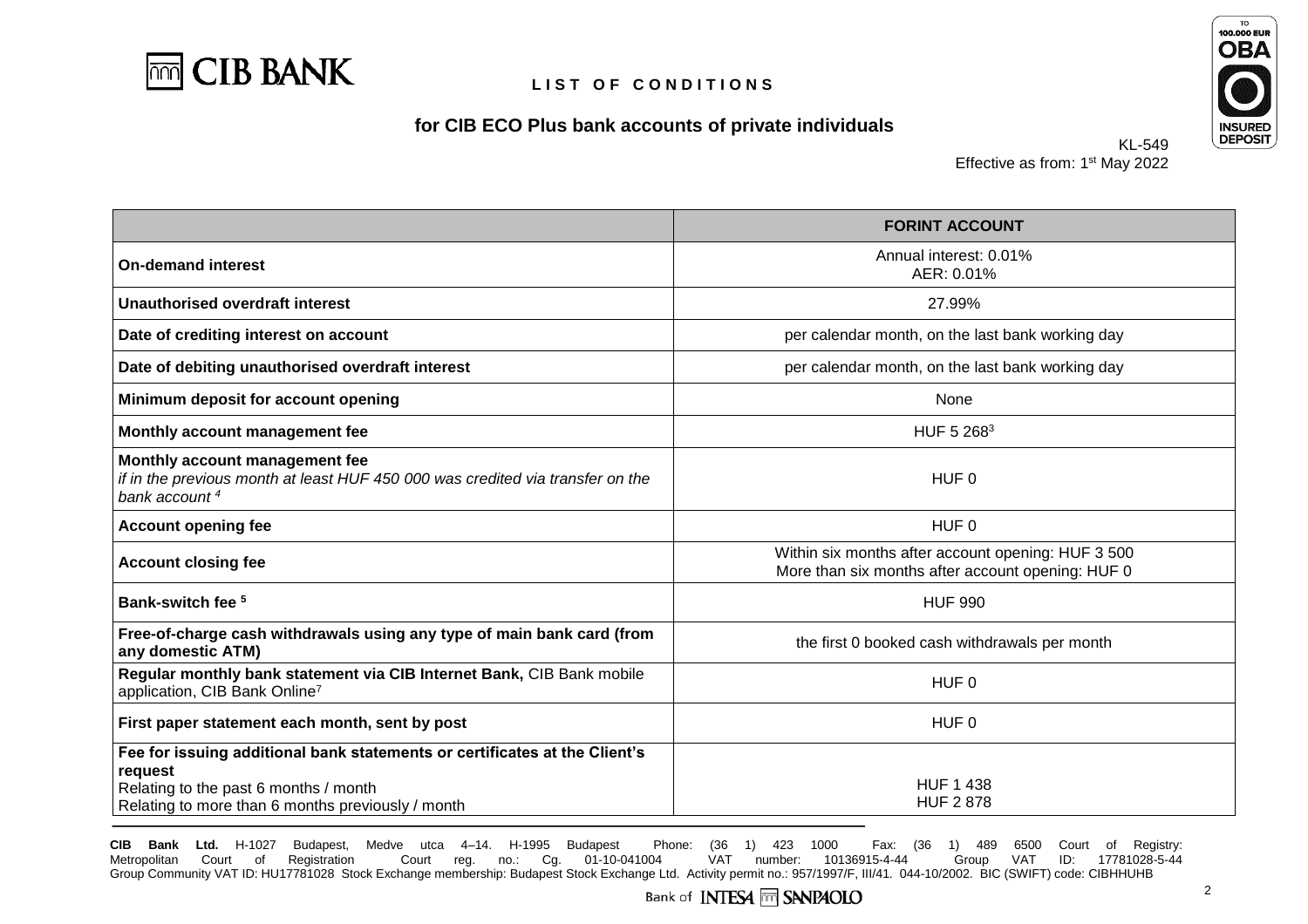

# **for CIB ECO Plus bank accounts of private individuals**



KL-549 Effective as from: 1<sup>st</sup> May 2022

| Fee for a change of account package <sup>8, 23</sup> | HUF 1 379        |
|------------------------------------------------------|------------------|
| Fee for a change of account signatory                | <b>HUF 718</b>   |
| Registration of a beneficiary in case of death       | <b>HUF 2 158</b> |

| <b>FORINT TRANSACTIONS</b>                                      |                                                                                                                                                                                                                                                                                 |
|-----------------------------------------------------------------|---------------------------------------------------------------------------------------------------------------------------------------------------------------------------------------------------------------------------------------------------------------------------------|
|                                                                 | <b>HUF ACCOUNT</b>                                                                                                                                                                                                                                                              |
| <b>Instant Bank-to-bank GIRO transfer</b>                       |                                                                                                                                                                                                                                                                                 |
| CIB Internet Bank, CIB Bank mobile application, CIB Bank Online | 0.408%, maximum HUF 8 210 (Promotion: HUF 0 for the portion of the<br>transaction not exceeding HUF 20 000 until 31.12.2022)                                                                                                                                                    |
|                                                                 | In case of HUF transfers from a HUF account to an account held at the<br>Hungarian State Treasury for distribution of government securities:<br>0,054%, maximum HUF 1 208<br>(Promotion: HUF 0 for the portion of the transaction not exceeding HUF 20 000<br>until 31.12.2022) |
| CIB TPP channel                                                 | 0.408%, maximum HUF 8 210 (Promotion: HUF 0 for the portion of the<br>transaction not exceeding HUF 20 000 until 31.12.2022)                                                                                                                                                    |
|                                                                 | In case of HUF transfers from a HUF account to an account held at the<br>Hungarian State Treasury for distribution of government securities:<br>0,054%, maximum HUF 1 208                                                                                                       |
|                                                                 | (Promotion: HUF 0 for the portion of the transaction not exceeding HUF 20 000<br>until 31.12.2022)                                                                                                                                                                              |
| <b>Bank-to-bank GIRO transfer</b>                               |                                                                                                                                                                                                                                                                                 |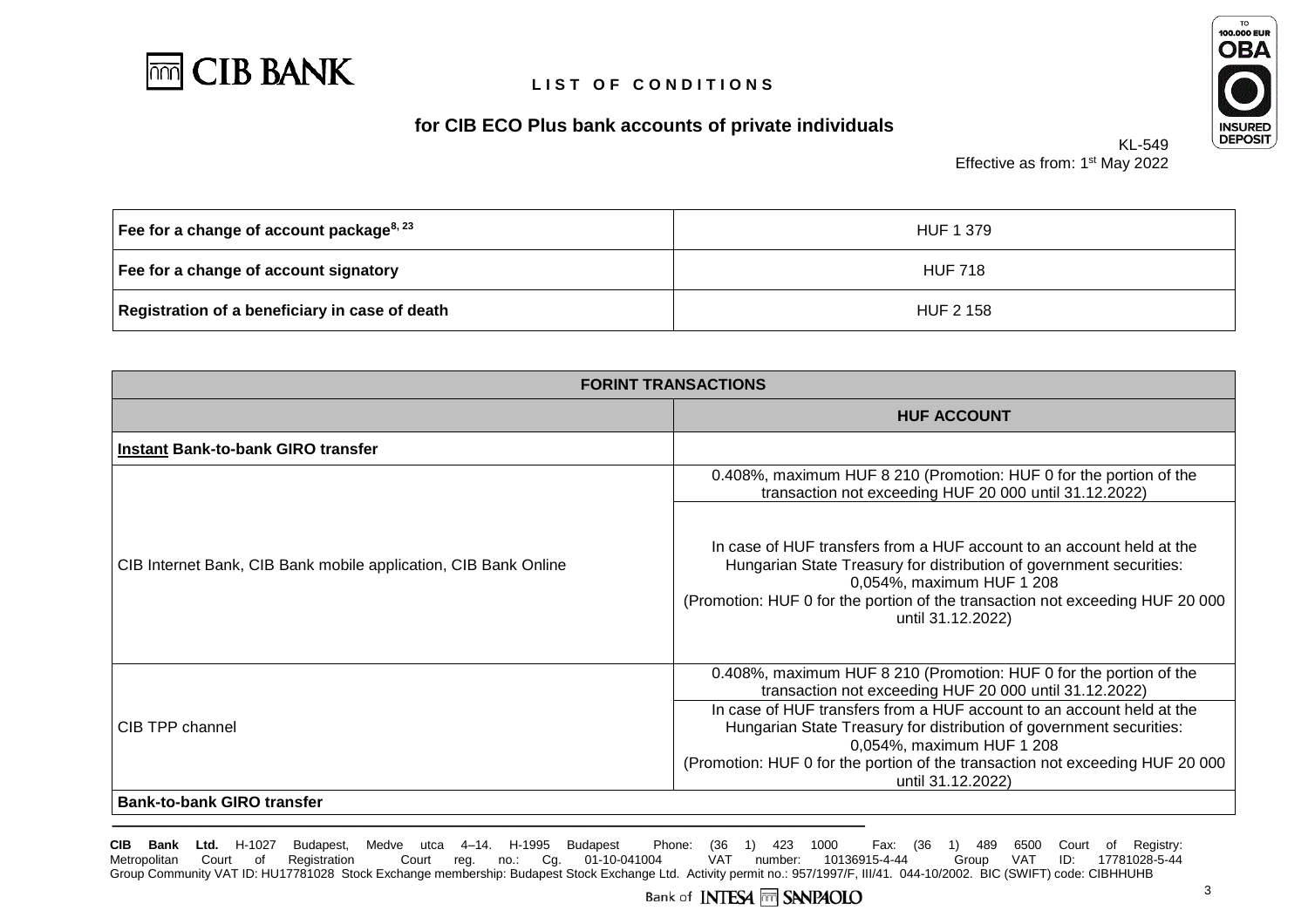

## **for CIB ECO Plus bank accounts of private individuals**



KL-549 Effective as from: 1<sup>st</sup> May 2022

| CIB Internet Bank, CIB Bank mobile application, CIB Bank Online                        | 0.408%, maximum HUF 8 210 (Promotion: HUF 0 for the portion of the                                 |  |
|----------------------------------------------------------------------------------------|----------------------------------------------------------------------------------------------------|--|
|                                                                                        | transaction not exceeding HUF 20 000 until 31.12.2022)                                             |  |
|                                                                                        | In case of HUF transfers from a HUF account to an account held at the                              |  |
|                                                                                        | Hungarian State Treasury for distribution of government securities:                                |  |
|                                                                                        | 0,054%, maximum HUF 1 208                                                                          |  |
|                                                                                        | (Promotion: HUF 0 for the portion of the transaction not exceeding HUF 20 000<br>until 31.12.2022) |  |
|                                                                                        | 0.408%, maximum HUF 8 210 (Promotion: HUF 0 for the portion of the                                 |  |
|                                                                                        | transaction not exceeding HUF 20 000 until 31.12.2022)                                             |  |
|                                                                                        | In case of HUF transfers from a HUF account to an account held at the                              |  |
| CIB TPP channel                                                                        | Hungarian State Treasury for distribution of government securities:                                |  |
|                                                                                        | 0,054%, maximum HUF 1 208                                                                          |  |
|                                                                                        | (Promotion: HUF 0 for the portion of the transaction not exceeding HUF 20,000)                     |  |
|                                                                                        | until 31.12.2022)                                                                                  |  |
|                                                                                        | HUF 257 + 1.355%, min. HUF 869, max. HUF 54 175                                                    |  |
| <b>CIB24</b>                                                                           | In case of HUF transfers from a HUF account to an account held at the                              |  |
|                                                                                        | Hungarian State Treasury for distribution of government securities:                                |  |
|                                                                                        | HUF 257 + 0.987%, min. HUF 869, max. HUF 46 907                                                    |  |
|                                                                                        | HUF 270 + 1.411%, min. HUF 905, max. HUF 56 463                                                    |  |
| Paper-based service <sup>9</sup> , with the order submitted via a Magnifica Banker, on | In case of HUF transfers from a HUF account to an account held at the                              |  |
| Electronic Signature Pad                                                               | Hungarian State Treasury for distribution of government securities:                                |  |
|                                                                                        | HUF 270 + 1,029%, min. HUF 905, max. HUF 48 887                                                    |  |
| Instant Intrabank transfer                                                             |                                                                                                    |  |
| CIB Internet Bank, CIB Bank mobile application, CIB Bank Online                        | 0.408%, maximum HUF 8 210 (Promotion: HUF 0 for the portion of the                                 |  |
|                                                                                        | transaction not exceeding HUF 20 000 until 31.12.2022)                                             |  |
|                                                                                        | 0.408%, maximum HUF 8 210 (Promotion: HUF 0 for the portion of the                                 |  |
| CIB TPP channel                                                                        | transaction not exceeding HUF 20 000 until 31.12.2022)                                             |  |
| Intrabank transfer                                                                     |                                                                                                    |  |
| CIB Internet Bank, CIB Bank mobile application, CIB Bank Online                        | 0.408%, maximum HUF 8 210 (Promotion: HUF 0 for the portion of the                                 |  |
|                                                                                        | transaction not exceeding HUF 20 000 until 31.12.2022)                                             |  |
| CIB TPP channel                                                                        | 0.408%, maximum HUF 8 210 (Promotion: HUF 0 for the portion of the                                 |  |
|                                                                                        | transaction not exceeding HUF 20 000 until 31.12.2022)                                             |  |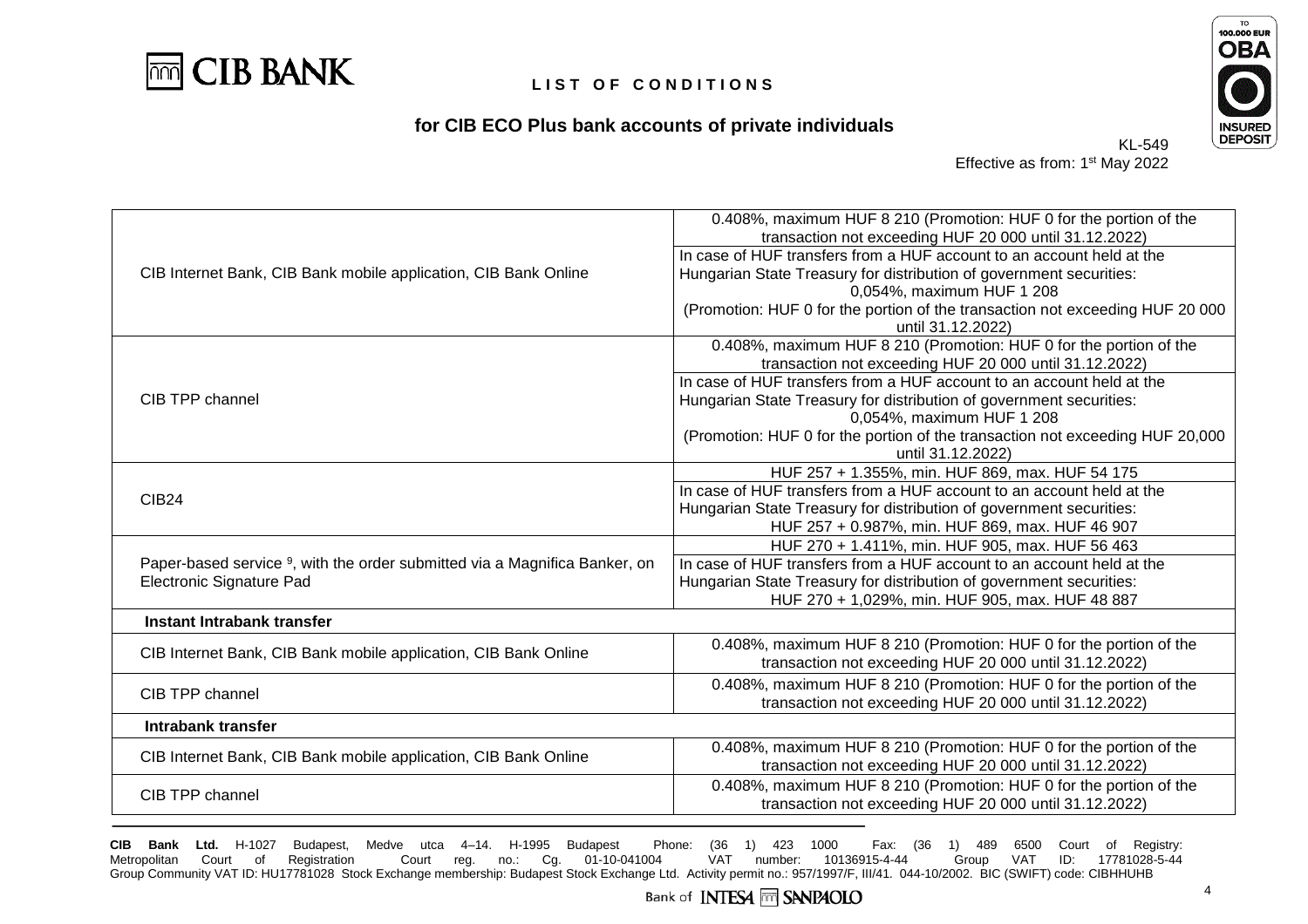





KL-549 Effective as from: 1<sup>st</sup> May 2022

| CIB <sub>24</sub>                                                                                                  | HUF 257 + 1.355%, min. HUF 869, max. 54 175                                                                                                                                                                                                                                                                                                                                                                |
|--------------------------------------------------------------------------------------------------------------------|------------------------------------------------------------------------------------------------------------------------------------------------------------------------------------------------------------------------------------------------------------------------------------------------------------------------------------------------------------------------------------------------------------|
| Paper-based service <sup>9</sup> , with the order submitted via a Magnifica Banker, on<br>Electronic Signature Pad | HUF 270 + 1.411%, min. HUF 905, max. 56 463                                                                                                                                                                                                                                                                                                                                                                |
| Transfer between the Client's own accounts kept at CIB Bank                                                        |                                                                                                                                                                                                                                                                                                                                                                                                            |
| CIB Internet Bank, CIB Bank mobile application, CIB Bank Online                                                    | HUF <sub>0</sub>                                                                                                                                                                                                                                                                                                                                                                                           |
| CIB TPP channel                                                                                                    | HUF <sub>0</sub>                                                                                                                                                                                                                                                                                                                                                                                           |
| <b>CIB24</b>                                                                                                       | <b>HUF 270</b>                                                                                                                                                                                                                                                                                                                                                                                             |
| Paper-based service, with the order submitted via a Magnifica Banker, on<br><b>Electronic Signature Pad</b>        | 0.154%, min. HUF 421, max. HUF 8 198<br>(Promotion: In case of Magnifica customers HUF 0 until 31.12.2022)                                                                                                                                                                                                                                                                                                 |
| Bank-to-bank RTGS (VIBER) transfer                                                                                 | 1%, min. HUF 13 265, max. HUF 119 684                                                                                                                                                                                                                                                                                                                                                                      |
| Execution of a standing order via the GIRO system                                                                  | 0.389%, max. HUF 7 839<br>(Promotion: HUF 0 for the portion of the transaction not exceeding<br>HUF 20 000 until 31.12.2022)<br>In case of HUF transfers from a HUF account to an account held at the<br>Hungarian State Treasury for distribution of government securities:<br>0.037%, max. HUF 837<br>(Promotion: HUF 0 for the portion of the transaction not exceeding<br>HUF 20 000 until 31.12.2022) |
| Execution of an intrabank standing order                                                                           | 0.389%, max. HUF 7 839<br>(Promotion: HUF 0 for the portion of the transaction not exceeding<br>HUF 20 000 until 31.12.2022)                                                                                                                                                                                                                                                                               |
| Fee for the modification or cancellation of a standing order                                                       | HUF 381 /transaction                                                                                                                                                                                                                                                                                                                                                                                       |
| Fee charged in the case of fulfilment of a direct debit                                                            | 0.389%, max. HUF 7 839                                                                                                                                                                                                                                                                                                                                                                                     |
| Conditional transfer <sup>10</sup>                                                                                 |                                                                                                                                                                                                                                                                                                                                                                                                            |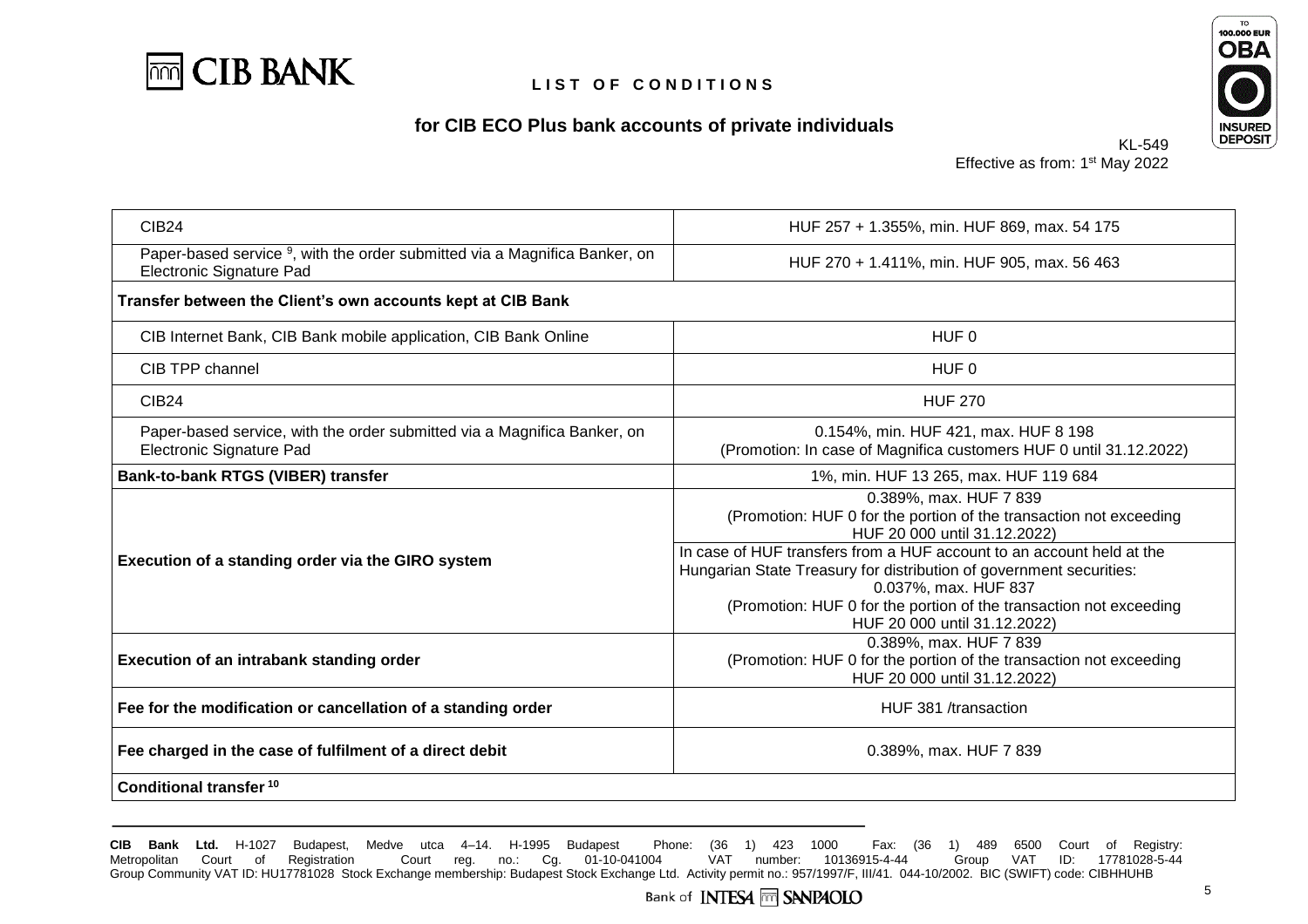





KL-549 Effective as from: 1<sup>st</sup> May 2022

| mobile-phone prepaid card top-up                                                                                  | HUF 0                |
|-------------------------------------------------------------------------------------------------------------------|----------------------|
| Dijnet bill payment - CIB Bank mobile application, CIB Bank Online                                                | HUF 0                |
| <b>Notification of limit breach</b>                                                                               | HUF 113 /transaction |
| Fee for the cancellation of an order (including recalling), or the modification<br>of an order<br>Intrabank order | HUF 0 / transaction  |
| Bank-to-bank order                                                                                                | HUF 0 / transaction  |

| Deposit fixing or termination, increasing or reducing the amount of<br>deposited capital on the rollover date |                                    |
|---------------------------------------------------------------------------------------------------------------|------------------------------------|
| CIB Internet Bank, CIB Bank mobile application, CIB Bank Online 6                                             | HUF 0                              |
| CIB <sub>24</sub>                                                                                             | HUF 0                              |
| Paper-based service, with the order submitted via a Magnifica Banker                                          | HUF 0                              |
| Termination of a fixed-term deposit on a day other than the rollover date                                     |                                    |
| CIB Internet Bank, CIB Bank mobile application, CIB Bank Online 6                                             | HUF 0                              |
| CIB <sub>24</sub>                                                                                             | HUF 150 /transaction               |
| Paper-based service, with the order submitted via a Magnifica Banker                                          | HUF 300 /transaction               |
| Cash deposit at a bank branch<br>(in case of Bank Account Agreement signed before 01.07.2021.)                | HUF 0                              |
| Cash deposit at a bank branch<br>(in case of Bank Account Agreement signed on or after 01.07.2021.)           | $0.31\% + HUF$ 52, max. HUF 10 510 |
| fee the processing of coins if more than 50 coins are deposited 11                                            | 3.39%                              |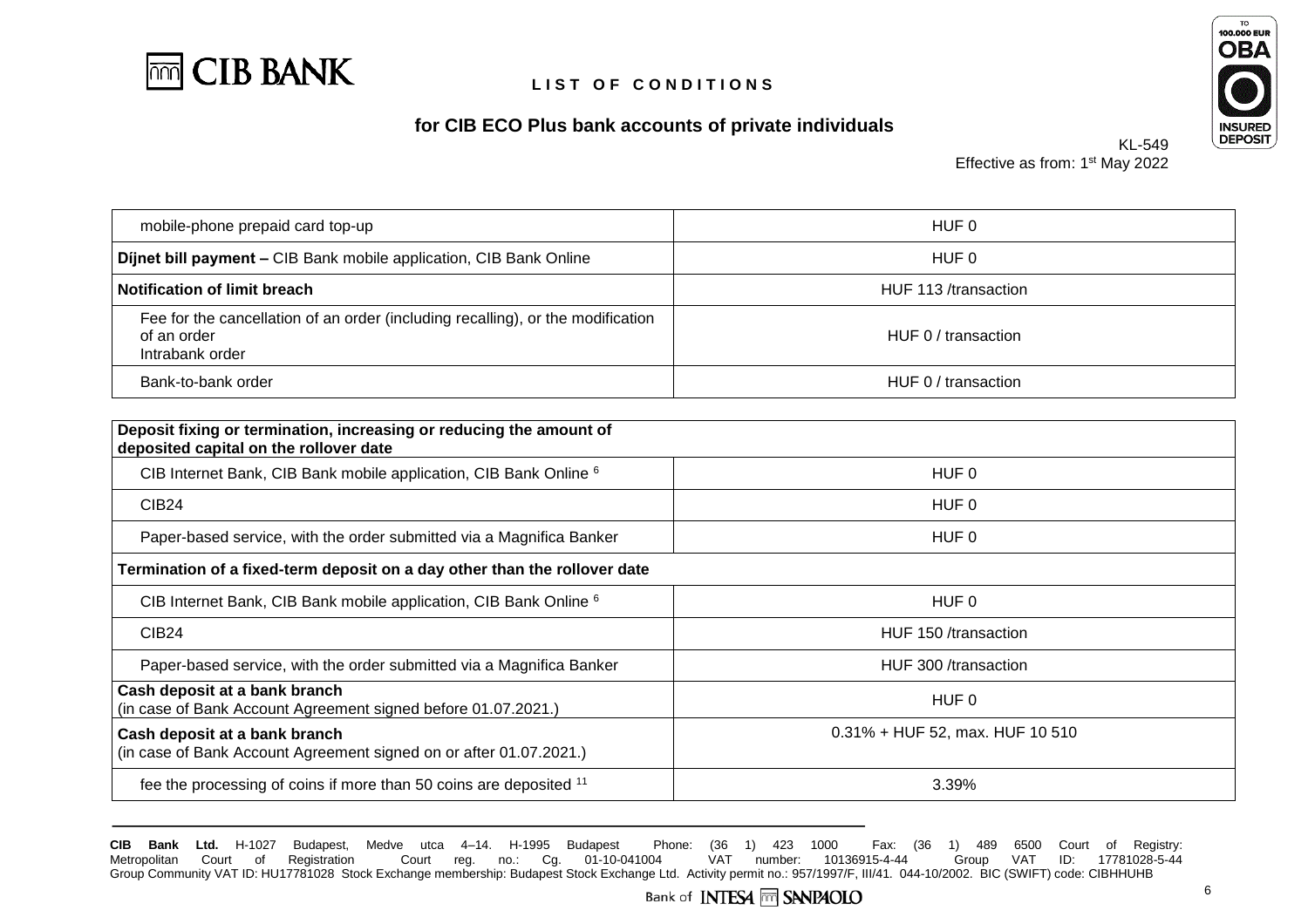





KL-549 Effective as from: 1<sup>st</sup> May 2022

| Deposit with a postal cash transfer order, postal installed voucher, postal<br>subsequent setup, postal resettling                                                                                                                                                                | $HUF 150+0.39%$ transaction              |
|-----------------------------------------------------------------------------------------------------------------------------------------------------------------------------------------------------------------------------------------------------------------------------------|------------------------------------------|
| Cash withdrawal from cash desk in a bank branch <sup>11</sup>                                                                                                                                                                                                                     | 2.015%, min. HUF 1 613, max. HUF 161 562 |
| fee the processing of coins if more than 50 coins are deposited 11                                                                                                                                                                                                                | 3.39%                                    |
| Fee for failing to make a cash-desk withdrawal after giving advance<br>notice, or for withdrawing more than HUF 1 million (or the equivalent in<br>foreign currency) without giving advance notice 11                                                                             | HUF 14 664 /occasion                     |
| Postal payment order 12<br>(The Bank does not offer this service as a paper-based service after<br>01.03.2012)                                                                                                                                                                    | HUF 590/order                            |
| Submission of a collection order based on a letter of authorisation, official<br>transfer order or a collection order formerly with the purpose code "2"<br>(submission of a HUF collection order), on the grounds of Foreclosure, for<br>crediting to a bank account kept at CIB | <b>HUF 1872</b>                          |
| Registration of an incoming collection order based on an authorisation<br>letter, official transfer order and transfer ruling or a collection order,<br>formerly with the purpose code "2", on the grounds of Foreclosure                                                         | <b>HUF 1872</b>                          |
| <b>Correspondence fee</b>                                                                                                                                                                                                                                                         | <b>HUF 565</b>                           |

| <b>FOREIGN CURRENCY ACCOUNT</b> |                                                                              |
|---------------------------------|------------------------------------------------------------------------------|
| <b>On-demand interest</b>       | Annual interest: 0.01%                                                       |
|                                 | AER: 0.01%                                                                   |
| Unauthorised overdraft interest | Risk Free Rate - RFR in the given currency $(O/N)$ + yearly 6% <sup>24</sup> |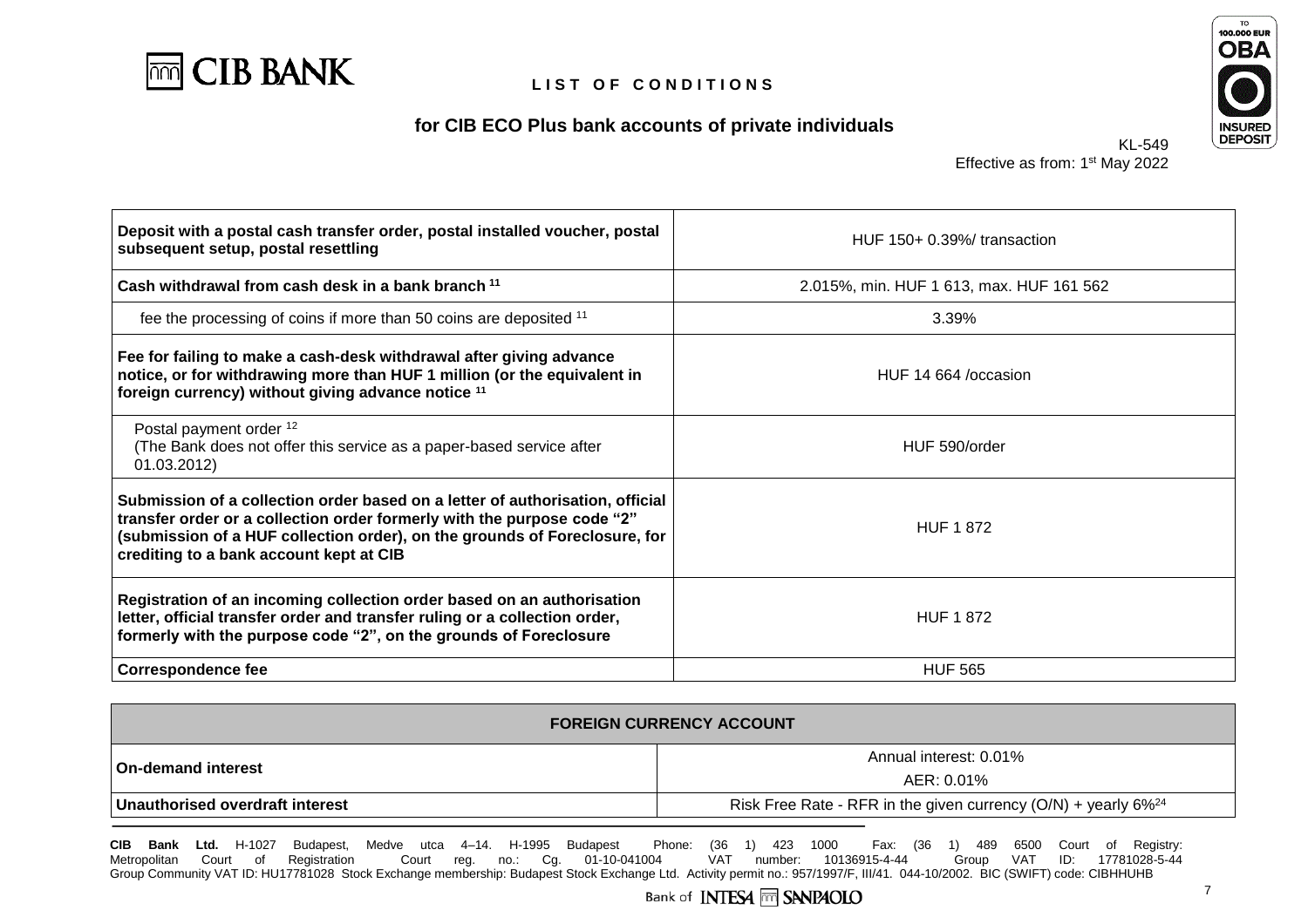

## **for CIB ECO Plus bank accounts of private individuals**



Effective as from: 1<sup>st</sup> May 2022

KL-549

| Date of crediting interest on FCY account                                                                                                 | per calendar month, on the last bank working day |
|-------------------------------------------------------------------------------------------------------------------------------------------|--------------------------------------------------|
| Date of debiting unauthorised overdraft interest                                                                                          | The last bank working day of the calendar month  |
| Minimum deposit for account opening                                                                                                       | None                                             |
| Monthly account management fee                                                                                                            | <b>HUF 404</b>                                   |
| <b>Account opening and closing fee</b>                                                                                                    | HUF 0                                            |
| Regular monthly statement <sup>13</sup>                                                                                                   | HUF 0                                            |
| Statement upon special request, certificate<br>Relating to the past 6 months / month<br>Relating to more than 6 months previously / month | <b>USD 7,18</b><br><b>USD 14,38</b>              |

| FOREIGN EXCHANGE AND CURRENCY TRANSACTIONS, HUF TRANSFERS ABROAD <sup>14</sup> (initiated from HUF or FCY accounts) |                                                                                                                                 |
|---------------------------------------------------------------------------------------------------------------------|---------------------------------------------------------------------------------------------------------------------------------|
| Bank-to-bank transfer 15,16                                                                                         |                                                                                                                                 |
| CIB Internet Bank, CIB Bank mobile application, CIB Bank Online 7                                                   | 0.598%, min. USD 23,18, max. USD 666,39                                                                                         |
| CIB TPP channel                                                                                                     | 0.598%, min. USD 23,18, max. USD 666,39                                                                                         |
| <b>CIB24</b>                                                                                                        | 0.79%, min. USD 22,96, max. USD 672,31                                                                                          |
| Paper-based service <sup>9</sup> , with the order submitted via a Magnifica Banker, on<br>Electronic Signature Pad  | 0.823%, min. USD 23,93, max. USD 712,33                                                                                         |
| Expedition fee for execution with a T-day value date in the case of EUR,<br>USD, GBP and CAD                        | <b>USD 43.18</b>                                                                                                                |
| SEPA andother transfer in EUR in the EEA Region (except domestic<br>transfer $)^{15}$                               |                                                                                                                                 |
| CIB Internet Bank, CIB Bank mobile application, CIB Bank Online                                                     | 0.408%, max. HUF 8 210<br>(Promotion:<br>HUF 0 for the portion of the transaction not exceeding HUF 20 000 until<br>31.12.2022) |
| CIB TPP channel                                                                                                     | 0.408%, max. HUF 8 210<br>(Promotion:                                                                                           |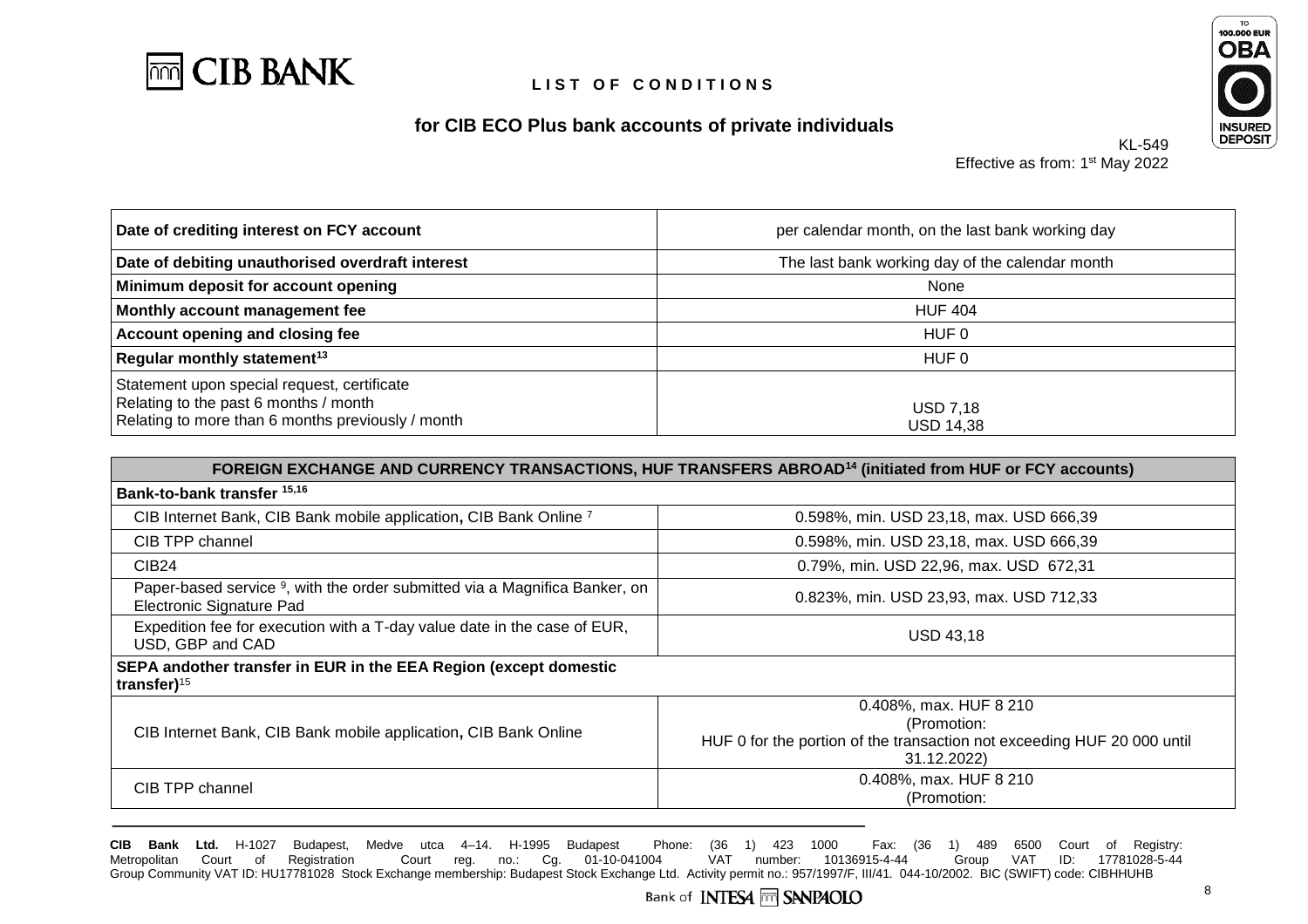

# **for CIB ECO Plus bank accounts of private individuals**



KL-549 Effective as from: 1<sup>st</sup> May 2022

|                                                                                                                    | HUF 0 for the portion of the transaction not exceeding HUF 20 000 until<br>31.12.2022) |
|--------------------------------------------------------------------------------------------------------------------|----------------------------------------------------------------------------------------|
| <b>CIB24</b>                                                                                                       | HUF 257+ 1.355%, min. HUF 869, max. HUF 54 175                                         |
| Paper-based service, with the order submitted via a Magnifica Banker, on<br>Electronic Signature Pad               | HUF 270 + 1.411%, min. HUF 905, max. HUF 56 463                                        |
| Domestic SEPA and other transfer in EUR in outside the EEA<br>Region <sup>15</sup>                                 |                                                                                        |
| CIB Internet Bank, CIB Bank mobile application, CIB Bank Online                                                    | 0.582%, min EUR 20,24, max. EUR 581,50                                                 |
| CIB TPP channel                                                                                                    | 0.582%, min EUR 20,24, max. EUR 581,50                                                 |
| CIB <sub>24</sub>                                                                                                  | 0.77%, min. EUR 20,05, max. EUR 586,66                                                 |
| Paper-based service, with the order submitted via a Magnifica Banker, on<br>Electronic Signature Pad               | 0.802%, min. EUR 20,90, max. EUR 621,58                                                |
| Expedition fee for execution with a T-day value date in EUR in the EEA<br>Region                                   | EUR 38,69                                                                              |
| Intrabank transfer 15,16                                                                                           |                                                                                        |
| CIB Internet Bank, CIB Bank mobile application, CIB Bank Online                                                    | <b>USD 20,50</b>                                                                       |
| CIB TPP channel                                                                                                    | <b>USD 20,50</b>                                                                       |
| <b>CIB24</b>                                                                                                       | 0.393%, min. USD 15,62, max. USD 289,20                                                |
| Paper-based service <sup>9</sup> , with the order submitted via a Magnifica Banker, on<br>Electronic Signature Pad | 0.41%, min. USD 16,29, max. USD 301,40                                                 |
|                                                                                                                    |                                                                                        |

| Transfer between the Client's own accounts kept at CIB Bank                                                              |                                                                             |
|--------------------------------------------------------------------------------------------------------------------------|-----------------------------------------------------------------------------|
| CIB Internet Bank, CIB Bank mobile application, CIB Bank Online                                                          | HUF 0                                                                       |
| CIB TPP channel                                                                                                          | HUF 0                                                                       |
| CIB <sub>24</sub>                                                                                                        | <b>USD 7.44</b>                                                             |
| Paper-based service, with the order submitted via a Magnifica Banker, on<br>Electronic Signature Pad                     | USD 7,75 (Promotion: In case of Magnifica customers USD 0 until 31.12.2022) |
| Surcharge for foreign currency transfers (including between the Client's<br>own accounts) that require manual processing | <b>USD 2.26</b>                                                             |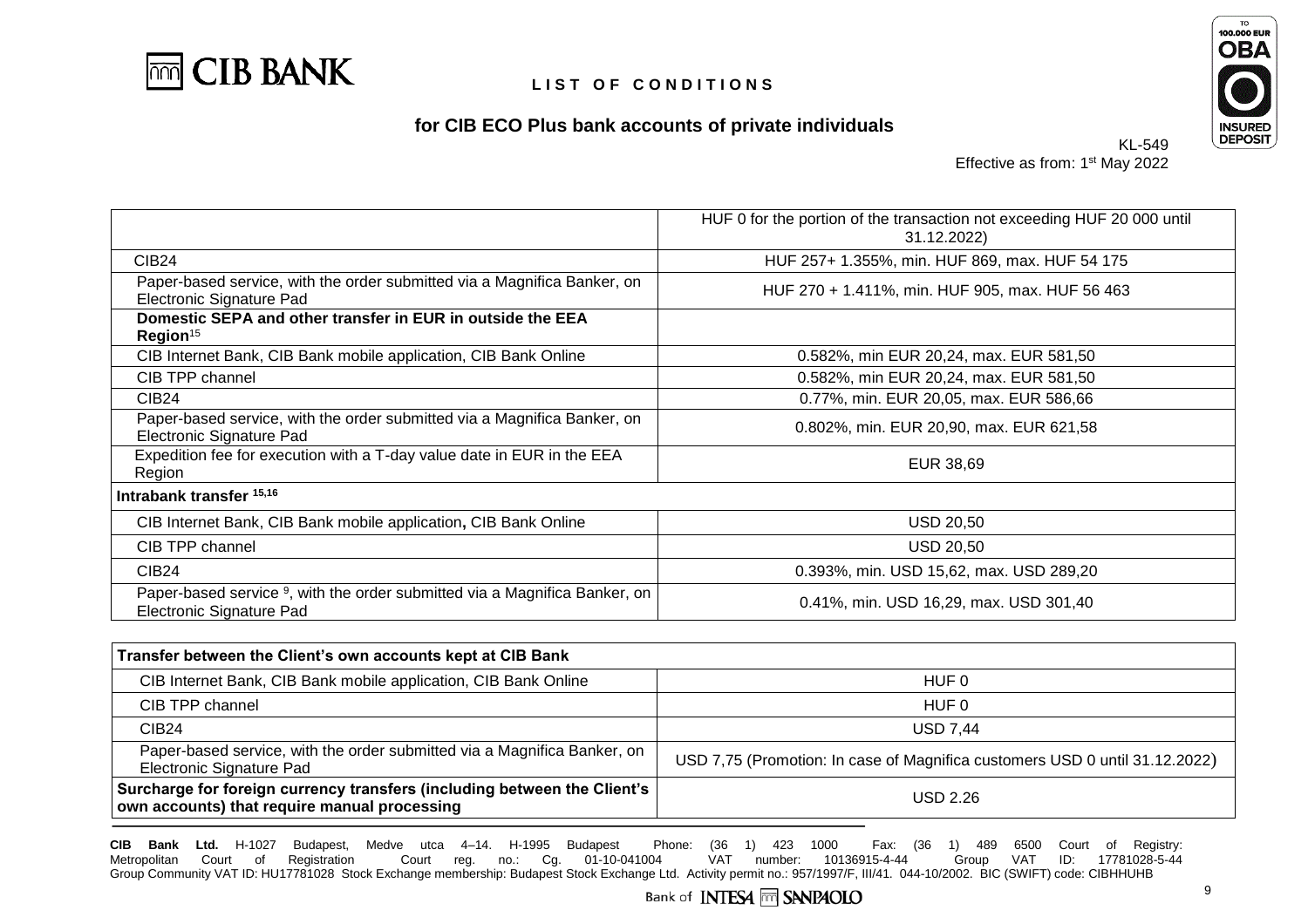





KL-549 Effective as from: 1<sup>st</sup> May 2022

| <b>HUF transfer abroad</b>                                                                                                                                               | 0.291%, min. HUF 11 235, max. HUF 152 628                                        |  |  |
|--------------------------------------------------------------------------------------------------------------------------------------------------------------------------|----------------------------------------------------------------------------------|--|--|
| Fee for the cancellation of an order (including recalling), or the<br>modification of an order<br>Intrabank order                                                        | HUF 0 / transaction                                                              |  |  |
| Bank-to-bank order                                                                                                                                                       | HUF 0 / transaction                                                              |  |  |
| Deposit fixing or termination, increasing or reducing the amount of<br>deposited capital on the roll over date                                                           |                                                                                  |  |  |
| CIB Internet Bank, CIB Bank mobile application, CIB Bank Online 6                                                                                                        | HUF <sub>0</sub>                                                                 |  |  |
| <b>CIB24</b>                                                                                                                                                             | HUF 0                                                                            |  |  |
| Paper-based service, with the order submitted via a Magnifica Banker                                                                                                     | HUF 0                                                                            |  |  |
| Termination of a fixed-term deposit on a day other than the rollover date                                                                                                |                                                                                  |  |  |
| CIB Internet Bank, CIB Bank mobile application, CIB Bank Online 6                                                                                                        | HUF 0                                                                            |  |  |
| <b>CIB24</b>                                                                                                                                                             | HUF 150 /transaction                                                             |  |  |
| Paper-based service, with the order submitted via a Magnifica Banker                                                                                                     | HUF 300 /transaction                                                             |  |  |
| Cash deposit of foreign currency to a HUF or FCY account<br>(in case of Bank Account Agreement signed before 01.07.2021.)<br>(CIB Bank Zrt. only accepts banknotes)      | HUF 0                                                                            |  |  |
| Cash deposit of foreign currency to a HUF or FCY account<br>(in case of Bank Account Agreement signed on or after 01.07.2021.)<br>(CIB Bank Zrt. only accepts banknotes) | $0.31\% + HUF 52$ , max. HUF 10 510                                              |  |  |
| Fee for the depositing of damaged foreign currency banknotes                                                                                                             | 11.29% of the deposited amount                                                   |  |  |
| Cash withdrawal in foreign currency to the debit of HUF or FX account <sup>11</sup>                                                                                      | 1.749%, min. HUF 1 613, max. HUF 161 562                                         |  |  |
| Cash withdrawal in HUF to the debit of FX account <sup>11</sup>                                                                                                          | 1.749%, min. HUF 1 613, max. HUF 161 562                                         |  |  |
| Issuance of a foreign-currency cheque<br>The Bank has discontinued this service as of 16 December 2013.                                                                  | $USD$ 14.64 + bank-to-bank transfer charges                                      |  |  |
| <b>Foreign currency cheque collection</b> (min. 30 banking days <sup>17</sup> )<br>The Bank has discontinued this service as of 16 December 2013.                        | 0.34%, min. USD 35, max. USD 124.2 + third-party bank charges and DHL<br>charges |  |  |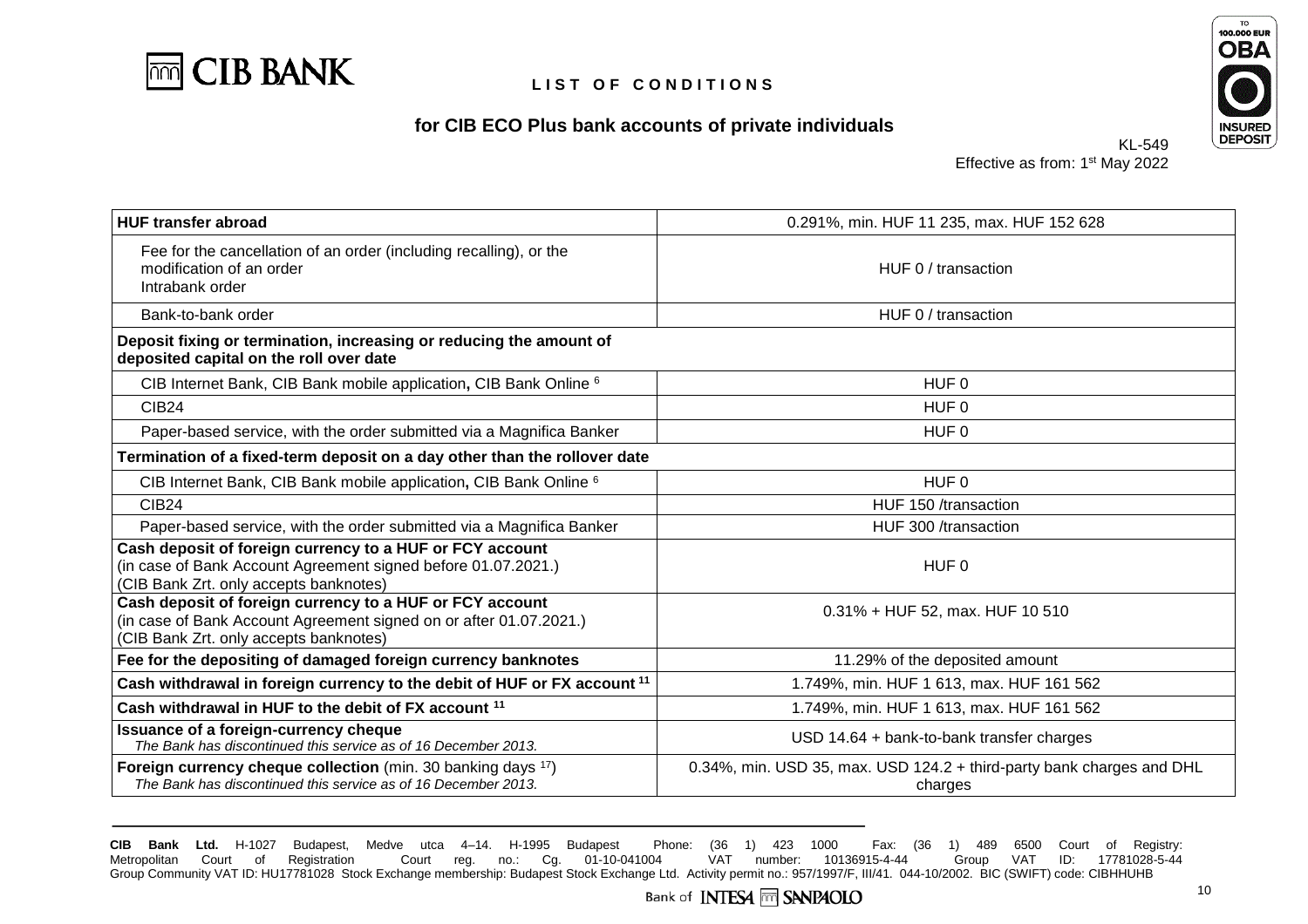





Effective as from: 1<sup>st</sup> May 2022

KL-549

| <b>Unpaid cheque</b>                       | <b>USD 5.65</b>  |
|--------------------------------------------|------------------|
| Cover transfer of cheque drawn on CIB Bank | <b>USD 11.29</b> |
| <b>Blocking of a cheque</b>                | <b>USD 11.29</b> |

| <b>ELECTRONIC SERVICES</b>                                                                                                                                                         |                                                                                                                                                                            |  |  |
|------------------------------------------------------------------------------------------------------------------------------------------------------------------------------------|----------------------------------------------------------------------------------------------------------------------------------------------------------------------------|--|--|
| CIB Internet based Electronic Services (CIB Internet Bank) <sup>18</sup>                                                                                                           |                                                                                                                                                                            |  |  |
| Registration fee                                                                                                                                                                   | HUF 0                                                                                                                                                                      |  |  |
| Subscription fee for security SMS text messages (notification of logins<br>and blocking)                                                                                           | HUF 71 / month / user                                                                                                                                                      |  |  |
| Fees for password generator <sup>18</sup>                                                                                                                                          |                                                                                                                                                                            |  |  |
| Token usage fee                                                                                                                                                                    | HUF 56 / month / user                                                                                                                                                      |  |  |
| Easy Token usage fee (Sales of this product will be discontinued from 15.<br>02.2019                                                                                               | HUF 56 / month / user                                                                                                                                                      |  |  |
| CIB Hard Token usage fee                                                                                                                                                           | HUF 380 / month / user                                                                                                                                                     |  |  |
| CIB mobilToken usage fee                                                                                                                                                           | HUF 56 / month / user                                                                                                                                                      |  |  |
| CIB Hard Token request fee                                                                                                                                                         | HUF 1 910 / user                                                                                                                                                           |  |  |
| One-off fee for Token replacement (if the Token is lost or becomes<br>unusable or unreliable) <sup>22</sup>                                                                        | In case of a replacement request, the token available in CIB Bank Mobile<br>Application or the CIB Hard Token are available for further use of the Electronic<br>Services. |  |  |
| One-off fee for Easy Token replacement (if the Token is lost or becomes<br>unusable or unreliable) (Sales of this product will be discontinued from<br>15. 02. 2019) <sup>22</sup> | In case of a replacement request, the token available in CIB Bank Mobile<br>Application or the CIB Hard Token are available for further use of the Electronic<br>Services. |  |  |
| One-off fee for Hard Token replacement (if the Token is lost or becomes<br>unusable or unreliable)                                                                                 | <b>HUF 3 599</b>                                                                                                                                                           |  |  |
| One-off fee for CIB mobilToken replacement (re-registration)                                                                                                                       | HUF 0                                                                                                                                                                      |  |  |
| <b>CIB Internet-based Electronic Services (CIB Bank mobile application)</b>                                                                                                        |                                                                                                                                                                            |  |  |
| Registration fee                                                                                                                                                                   | HUF 0                                                                                                                                                                      |  |  |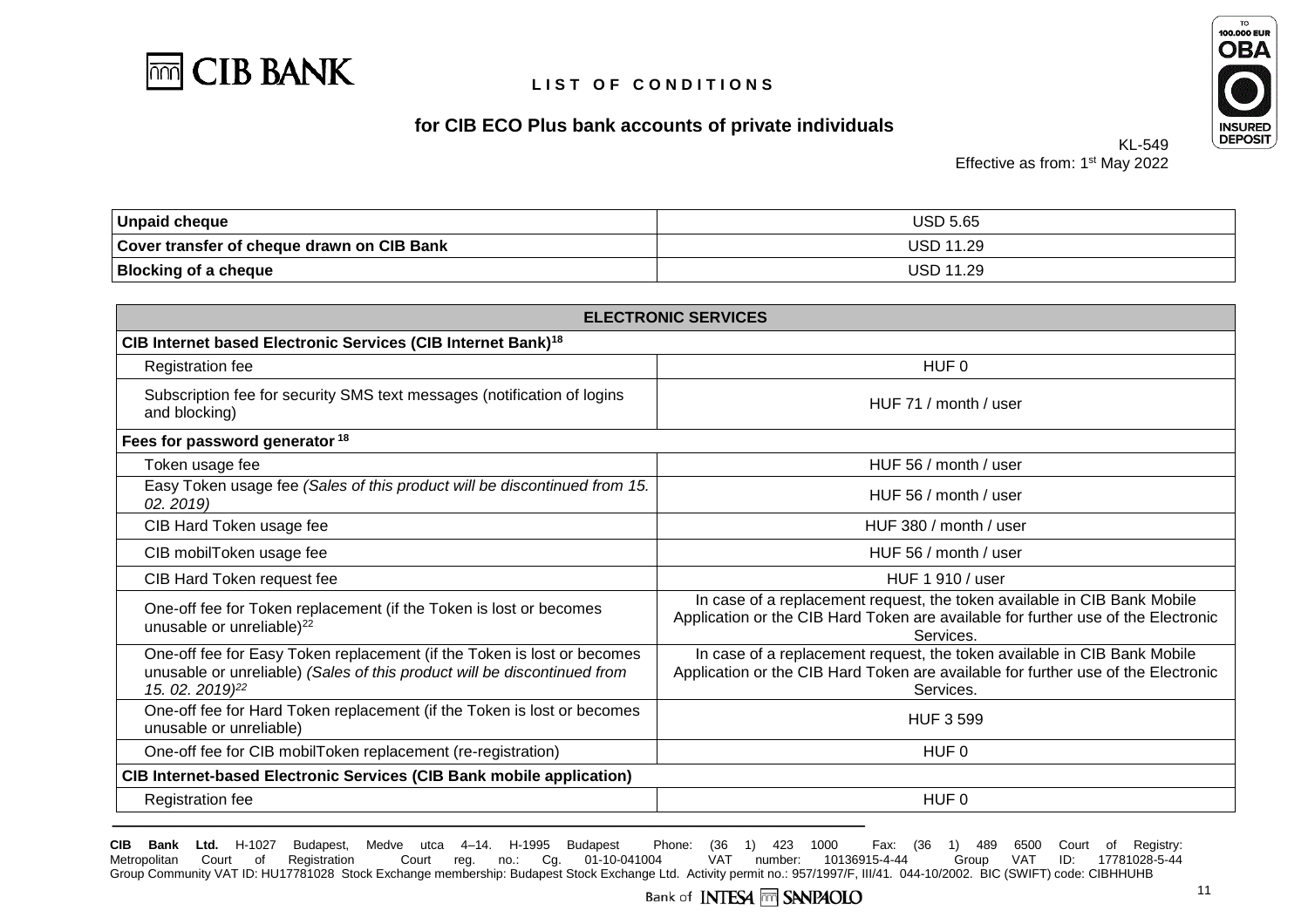





KL-549 Effective as from: 1<sup>st</sup> May 2022

| Monthly fee                                                                                        | HUF 0                        |
|----------------------------------------------------------------------------------------------------|------------------------------|
| <b>CIB Internet based Electronic Services (CIB Bank Online)</b>                                    |                              |
| <b>Registration fee</b>                                                                            | HUF 0                        |
| Monthly fee                                                                                        | HUF 0                        |
| CIB Mobilbank <sup>19</sup>                                                                        |                              |
| Security text messages on transactions performed with a CIB bank card<br>(card monitoring service) | HUF 77 /month /phone number  |
| Text messages about debits and credits on the bank account (account-<br>monitoring service)        | HUF 468 /month /phone number |
| SMS fee 20                                                                                         | HUF 50 /message              |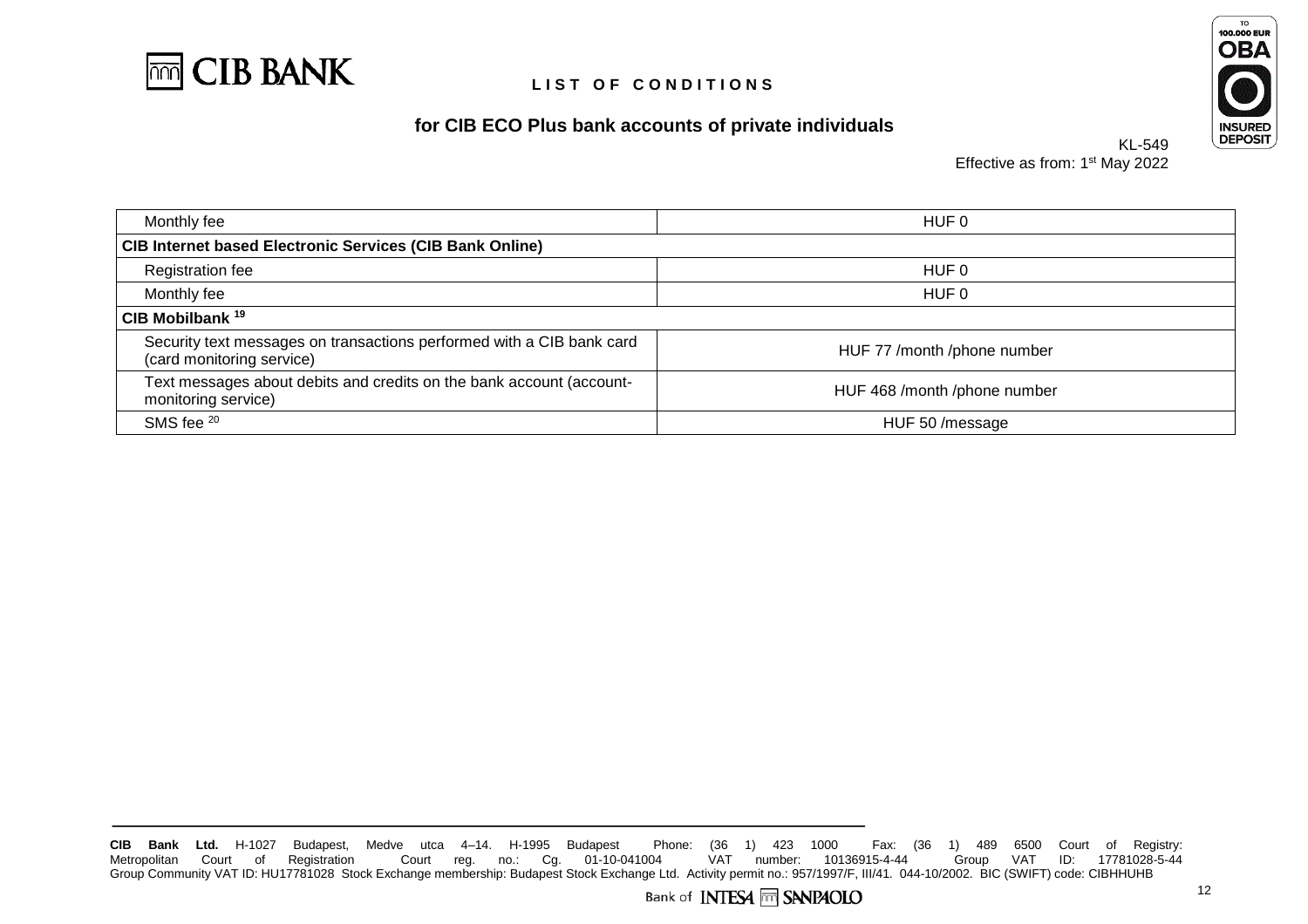

### **for CIB ECO Plus bank accounts of private individuals**



KL-549 Effective as from: 1<sup>st</sup> May 2022

| <b>OPTIONAL ADDITIONAL SERVICES</b>                                                                                                                                                                                                                         |                                                                                                                                                                         |  |  |
|-------------------------------------------------------------------------------------------------------------------------------------------------------------------------------------------------------------------------------------------------------------|-------------------------------------------------------------------------------------------------------------------------------------------------------------------------|--|--|
|                                                                                                                                                                                                                                                             | <b>FORINT ACCOUNT</b>                                                                                                                                                   |  |  |
| Monthly premium for CIB Accident Guard Package<br>(available for individuals between the ages of $18 - 65$ )                                                                                                                                                | <b>HUF 600</b><br>Promotion: For applications between 01.12.2021 and 31.03.2022, monthly<br>premium is HUF 0 for 2 full months following the month of the application   |  |  |
| Monthly premium for CIB Accident Guard Plus Package<br>(available for individuals between the ages of 18 - 65)                                                                                                                                              | <b>HUF 1 150</b><br>Promotion: For applications between 01.12.2021 and 31.03.2022, monthly<br>premium is HUF 0 for 2 full months following the month of the application |  |  |
| Monthly premium for CIB Accident Guard Family Package<br>(available for principal insured persons between the ages of 18 - 65; the<br>other insured persons can be children under 18, spouses or registered<br>partners between the ages of 18 and 65)      | <b>HUF 1 200</b><br>Promotion: For applications between 01.12.2021 and 31.03.2022, monthly<br>premium is HUF 0 for 2 full months following the month of the application |  |  |
| Monthly premium for CIB Accident Guard Family Plus Package<br>(available for principal insured persons between the ages of 18 - 65; the<br>other insured persons can be children under 18, spouses or registered<br>partners between the ages of 18 and 65) | HUF 2 300<br>Promotion: For applications between 01.12.2021 and 31.03.2022, monthly<br>premium is HUF 0 for 2 full months following the month of the application        |  |  |
| Monthly premium for HUF 1,000,000 accident insurance policy providing<br>cover for accidental death (available between 18 and 65 years of age)                                                                                                              | <b>HUF 139</b>                                                                                                                                                          |  |  |
| Monthly premium for HUF 1,000,000 life insurance policy providing cover<br>for death by any cause (available between 18 and 65 years of age)                                                                                                                | <b>HUF 399</b><br>Not available after 08.08.2013.                                                                                                                       |  |  |
| Monthly premium for HUF 8,000,000 accident insurance policy providing<br>cover for accidental death (available between 18 and 65 years of age)                                                                                                              | <b>HUF 999</b><br>Not available after 08.08.2013.                                                                                                                       |  |  |
| Monthly premium for HUF 8,000,000 life insurance policy providing cover<br>for death by any cause (available up to 65 years of age)                                                                                                                         | <b>HUF 2 499</b><br>Not available after 08.08.2013.                                                                                                                     |  |  |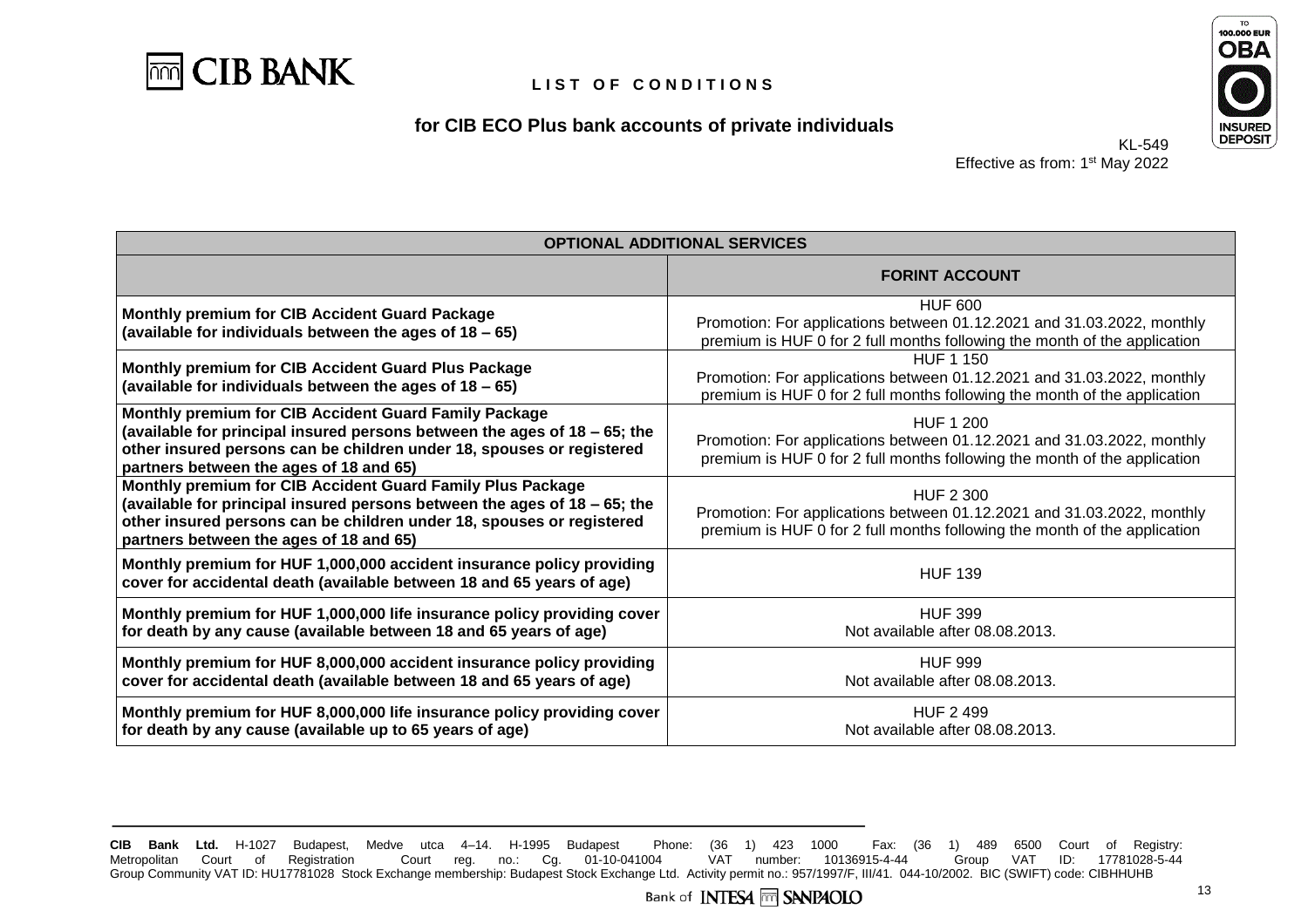

# **for CIB ECO Plus bank accounts of private individuals**



KL-549 Effective as from: 1<sup>st</sup> May 2022

| <b>OPTIONAL ADDITIONAL SERVICES</b>                                                                                                                                 |                                                                                                                                                                                                                 |  |  |  |
|---------------------------------------------------------------------------------------------------------------------------------------------------------------------|-----------------------------------------------------------------------------------------------------------------------------------------------------------------------------------------------------------------|--|--|--|
|                                                                                                                                                                     | <b>HUF ACCOUNT</b>                                                                                                                                                                                              |  |  |  |
|                                                                                                                                                                     | <b>Contract concluded before 1 June</b><br><b>Contract concluded from 1 June</b><br>2019 - to 31 July 2021<br>2019                                                                                              |  |  |  |
| Monthly premium for CIB Health Guard, Standard Basic Package<br>(available at an age 6 month - 69 years)                                                            | HUF 2 500 / month / insured<br>HUF 3 500 / month / insured                                                                                                                                                      |  |  |  |
| Monthly premium for CIB Health Guard, Optimum Basic Package<br>(available at an age 18 - 69 years)                                                                  | HUF 7 500 / month / insured<br>HUF 5 500 / month / insured                                                                                                                                                      |  |  |  |
| Monthly premium for CIB Health Guard, Premium Basic Package<br>(available at an age 18 - 69 years)                                                                  | HUF 11 500 / month / insured<br>HUF 14 500 / month / insured                                                                                                                                                    |  |  |  |
| Monthly premium for Hope Plus Silver Additional Insurance Package<br>(available at an age 18 - 65 years, only attached to CIB Health Guard<br><b>Basic Package)</b> | HUF 2 800 / month / insured<br>Contract concluded before 1 June 2019 and from 1 June 2019 - to 31 July 2021                                                                                                     |  |  |  |
| Monthly premium for Hope Plus Gold Additional Insurance Package<br>(available at an age 18 - 65 years, only attached to CIB Health Guard<br><b>Basic Package)</b>   | HUF 8.500 / month / insured<br>Contract concluded before 1 June 2019 and from 1 June 2019 - to 31 July 2021                                                                                                     |  |  |  |
|                                                                                                                                                                     | <b>Contract concluded from 1 August 2021</b>                                                                                                                                                                    |  |  |  |
| Monthly premium for CIB Health Guard 2.0, Standard Basic Package<br>(available at an age 6 month - 69 years)                                                        | HUF 4 950 / month / insured<br>Promotion: For applications between 01.12.2021 and 31.03.2022, following the<br>month of the application, the monthly premium for 2 full months is 50% of the<br>monthly premium |  |  |  |
| Monthly premium for CIB Health Guard 2.0, Optimum Basic Package<br>(available at an age 18 - 69 years)                                                              | HUF 7 950 / month / insured<br>Promotion: For applications between 01.12.2021 and 31.03.2022, following the<br>month of the application, the monthly premium for 2 full months is 50% of the<br>monthly premium |  |  |  |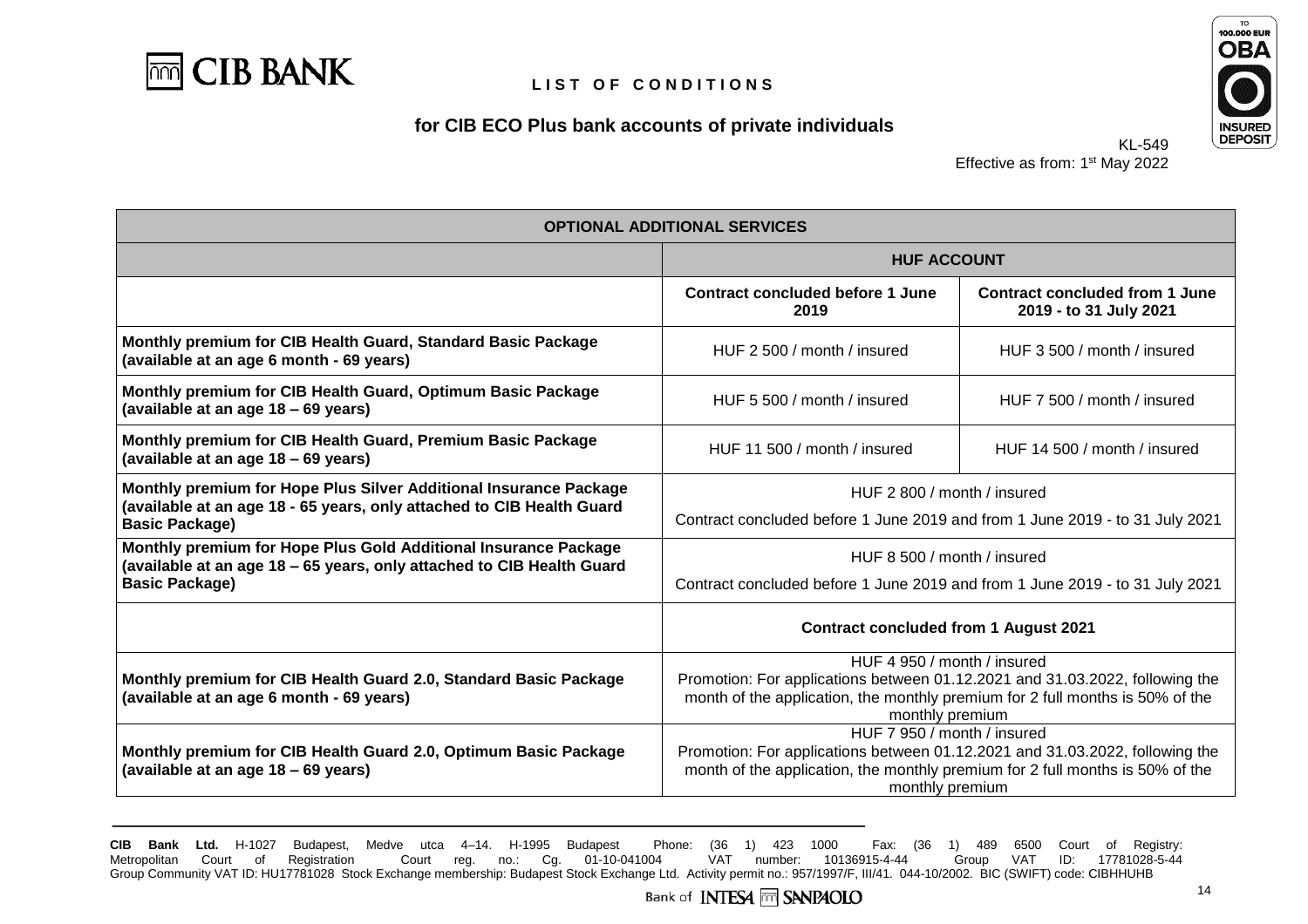

# **for CIB ECO Plus bank accounts of private individuals**



Effective as from: 1<sup>st</sup> May 2022

KL-549

| Monthly premium for CIB Health Guard 2.0, Premium Basic Package<br>(available at an age 18 – 69 years)                                                                        | HUF 10 950 / month / insured<br>Promotion: For applications between 01.12.2021 and 31.03.2022, following the<br>month of the application, the monthly premium for 2 full months is 50% of the<br>monthly premium |
|-------------------------------------------------------------------------------------------------------------------------------------------------------------------------------|------------------------------------------------------------------------------------------------------------------------------------------------------------------------------------------------------------------|
| Monthly premium for Hope Plus Silver Additional Insurance Package<br>(available at an age 18 - 65 years, only attached to CIB Health Guard 2.0<br><b>Basic Package)</b>       | HUF 2 800 / month / insured                                                                                                                                                                                      |
| Monthly premium for Hope Plus Gold Additional Insurance Package<br>$\vert$ (available at an age 18 – 65 years, only attached to CIB Health Guard 2.0<br><b>Basic Package)</b> | HUF 8 500 / month / insured                                                                                                                                                                                      |

|                                                                                                               | <b>HUF CARD COVERAGE</b><br><b>ACCOUNT 15</b>   | <b>FCY CARD COVERAGE</b><br><b>ACCOUNT 15</b>                                | <b>CIB UNSECURED LOAN</b><br><b>TECHNICAL ACCOUNT 21</b><br>(Sales of this product will be<br>discontinued from 01<br>September 2017) |
|---------------------------------------------------------------------------------------------------------------|-------------------------------------------------|------------------------------------------------------------------------------|---------------------------------------------------------------------------------------------------------------------------------------|
| <b>On-demand interest</b>                                                                                     | Annual interest: 0.01%                          | Annual interest: 0.01%                                                       | Not available                                                                                                                         |
|                                                                                                               | AER: 0.01%                                      | AER: 0.01%                                                                   | Not available                                                                                                                         |
| Unauthorised overdraft interest                                                                               | 27.99%                                          | Risk Free Rate - RFR in the<br>given currency $(O/N)$ + yearly<br>$6\%^{24}$ | 27.99%                                                                                                                                |
| Date of debiting unauthorised overdraft interest                                                              | The last bank working day of the calendar month |                                                                              |                                                                                                                                       |
| Minimum deposit for account opening                                                                           | None                                            |                                                                              |                                                                                                                                       |
| Monthly account management fee                                                                                | HUF 0                                           |                                                                              |                                                                                                                                       |
| Account opening and closing fee                                                                               | Not available                                   | Not available                                                                | HUF 0                                                                                                                                 |
| Regular monthly statement via CIB Internet Bank, CIB Bank<br>mobile application, CIB Bank Online <sup>7</sup> | HUF 0                                           | Not available                                                                | HUF 0                                                                                                                                 |
| <b>Regular monthly statement</b>                                                                              | Not available                                   | HUF 0                                                                        | Not available                                                                                                                         |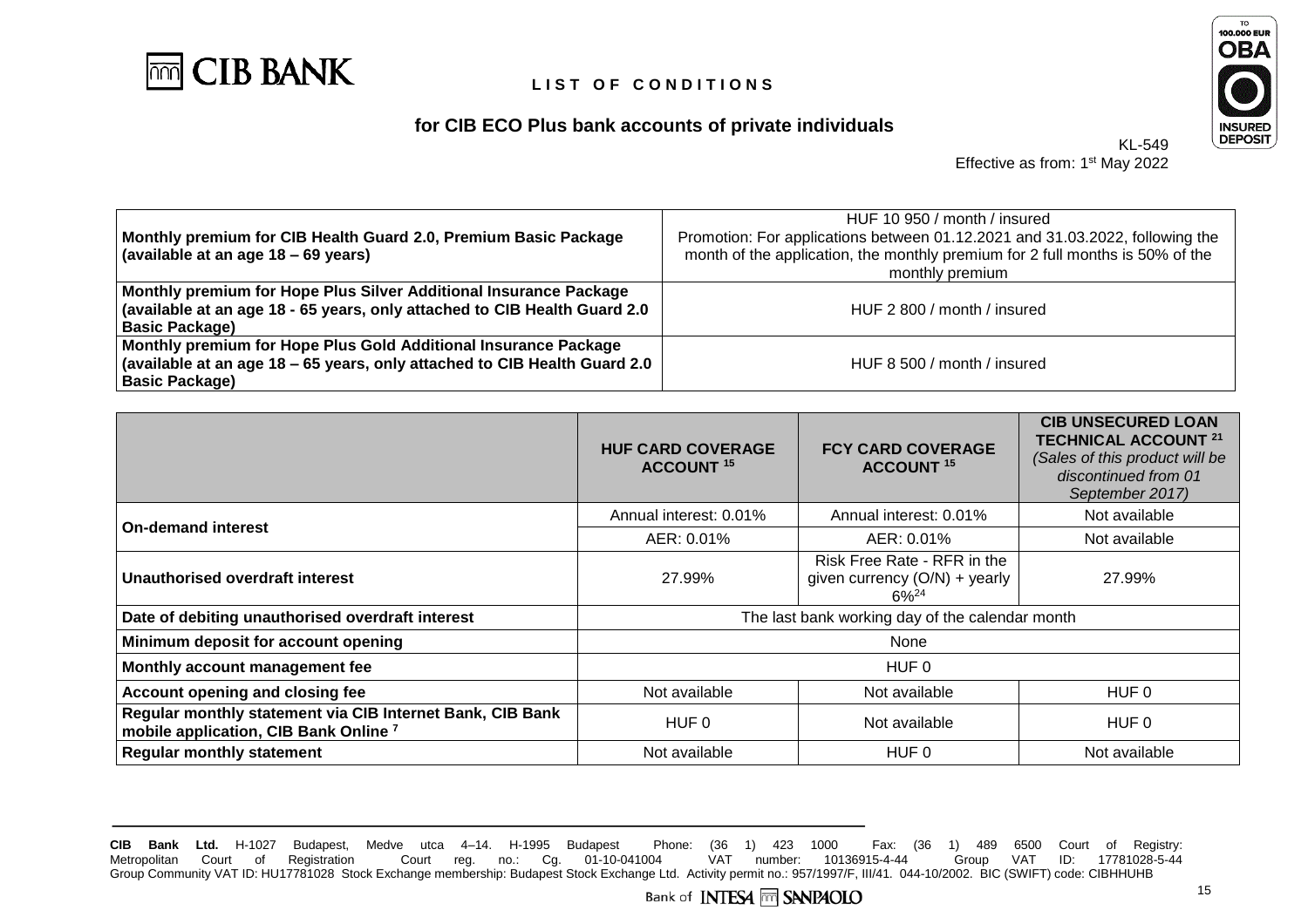





KL-549 Effective as from: 1<sup>st</sup> May 2022

| First monthly paper statement of each month                                                                                                                                         | HUF 0                                          | Not available                             | HUF <sub>0</sub><br>(only at the Client's request) |
|-------------------------------------------------------------------------------------------------------------------------------------------------------------------------------------|------------------------------------------------|-------------------------------------------|----------------------------------------------------|
| Fee for issuing additional bank statements or certificates at<br>the Client's request<br>Relating to the past 6 months / month<br>Relating to more than 6 months previously / month | Not available                                  | Not available                             | <b>HUF 1 438</b><br><b>HUF 2 878</b>               |
| Transfer between the Client's own accounts kept at CIB<br><b>Bank</b>                                                                                                               |                                                |                                           |                                                    |
| CIB Internet Bank, CIB Bank mobile application, CIB Bank<br>Online                                                                                                                  | HUF <sub>0</sub>                               | HUF 0                                     | HUF 0                                              |
| CIB TPP channel                                                                                                                                                                     | HUF <sub>0</sub>                               | HUF 0                                     | HUF <sub>0</sub>                                   |
| <b>CIB24</b>                                                                                                                                                                        | <b>HUF 116</b>                                 | <b>USD 5.80</b>                           | HUF <sub>0</sub>                                   |
| Paper-based service, on Electronic Signature Pad                                                                                                                                    | 0.174%, min. HUF 232, max.<br><b>HUF 8 117</b> | 0.174%, min. USD 11.59,<br>max. USD 33,67 | HUF 0                                              |
| Cash deposit at a bank branch<br>(in case of Bank Account Agreement signed before 01.07.2021.)                                                                                      | HUF <sub>0</sub>                               | Not available                             | HUF <sub>0</sub>                                   |
| Cash deposit at a bank branch<br>(in case of Bank Account Agreement signed on or after<br>01.07.2021.                                                                               | $0.31\% + HUF 52,$<br>max. HUF 10 510          | Not available                             | HUF <sub>0</sub>                                   |
| fee the processing of coins if more than 50 coins are deposited <sup>11</sup>                                                                                                       | 3.39%                                          | Not available                             | 3.39%                                              |
| Deposit with a postal cash transfer order                                                                                                                                           | HUF 113 + 0.39%/transaction                    | Not available                             | Not available                                      |
| Cash deposit of foreign currency to a HUF or FCY account<br>(only banknotes are accepted)                                                                                           | Not available                                  | HUF 0                                     | Not available                                      |
| Cash withdrawal from cash desk in a bank branch <sup>11</sup><br>fee for coin processing if more than 50 coins are withdrawn <sup>11</sup>                                          | Not available                                  | Not available                             | 1.40%, min. HUF 884, max.<br>HUF 147 130<br>3.39%  |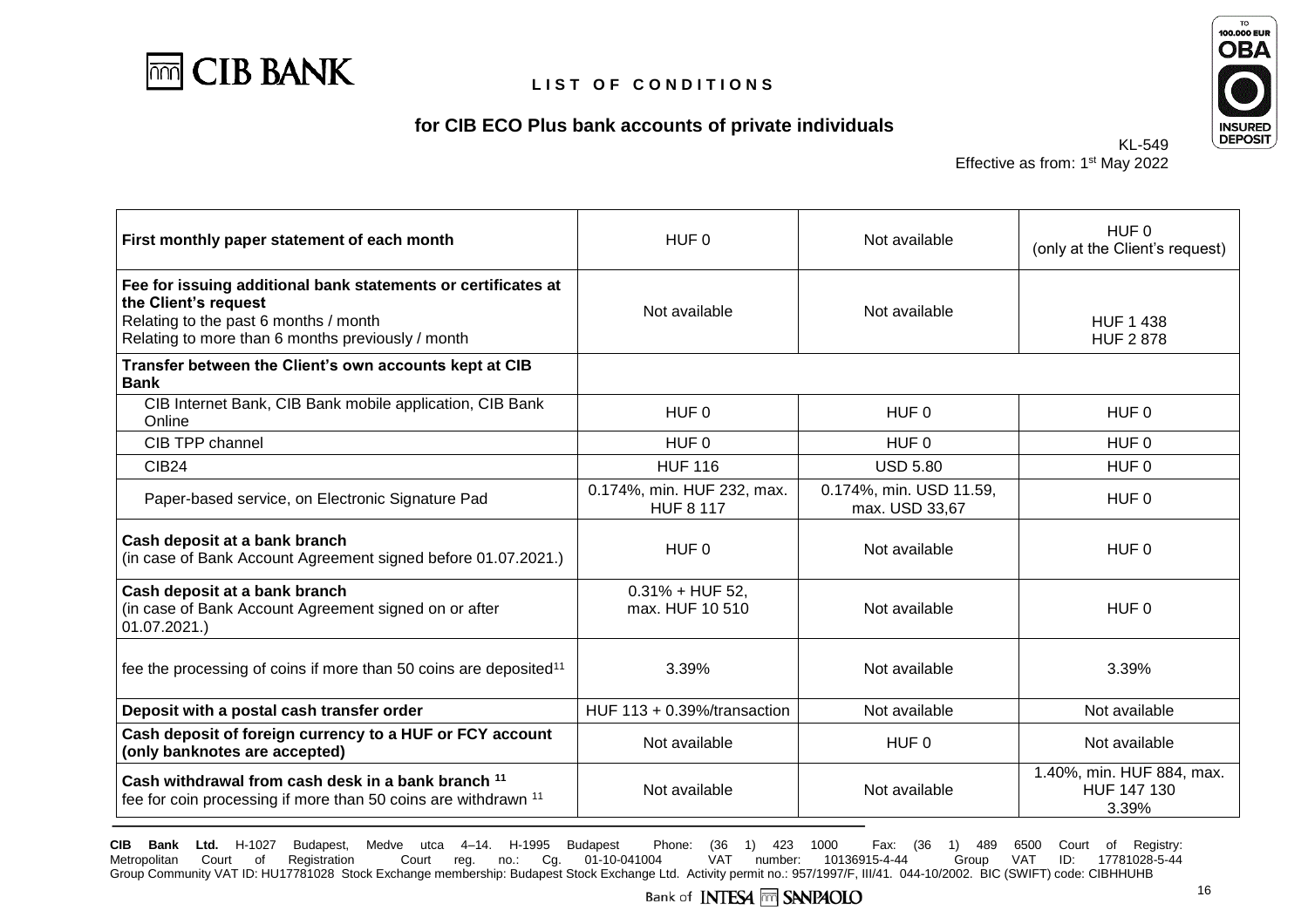

# **for CIB ECO Plus bank accounts of private individuals**



KL-549 Effective as from: 1<sup>st</sup> May 2022

| Fee for failing to make a cash-desk withdrawal after giving<br>advance notice, or for withdrawing more than HUF 1 million<br>(or the equivalent in foreign currency) without giving<br>advance notice 11 | Not available | Not available | HUF 11 291/occasion                                                                                                                                                                        |
|----------------------------------------------------------------------------------------------------------------------------------------------------------------------------------------------------------|---------------|---------------|--------------------------------------------------------------------------------------------------------------------------------------------------------------------------------------------|
| <b>Correspondence fee</b>                                                                                                                                                                                | Not available | Not available | <b>HUF 565</b>                                                                                                                                                                             |
| <b>CIB Internet based Electronic Services</b><br><b>CIB Internet Bank - Compulsory Supplementary Service</b>                                                                                             |               |               |                                                                                                                                                                                            |
| Fees for password generator 18                                                                                                                                                                           |               |               |                                                                                                                                                                                            |
| Token usage fee                                                                                                                                                                                          | Not available | Not available | HUF 56 / month / user                                                                                                                                                                      |
| Easy Token usage fee (Sales of this product will be<br>discontinued from 15.02.2019)                                                                                                                     | Not available | Not available | HUF 56 / month / user                                                                                                                                                                      |
| CIB Hard Token usage fee                                                                                                                                                                                 | Not available | Not available | HUF 380/ month / user                                                                                                                                                                      |
| CIB mobilToken usage fee                                                                                                                                                                                 | Not available | Not available | HUF 56 / month / user                                                                                                                                                                      |
| CIB Hard Token request fee                                                                                                                                                                               | Not available | Not available | HUF 1 910 / user                                                                                                                                                                           |
| One-off fee for Token replacement (if the Token is lost or<br>becomes unusable or unreliable) <sup>22</sup>                                                                                              | Not available | Not available | In case of a replacement<br>request, the token available in<br><b>CIB Bank Mobile Application</b><br>or the CIB Hard Token are<br>available for further use of the<br>Electronic Services. |
| One-off fee for Easy Token replacement (if the Token is lost<br>or becomes unusable or unreliable) (Sales of this product will<br>be discontinued from 15. 02. 2019) <sup>22</sup>                       | Not available | Not available | In case of a replacement<br>request, the token available in<br><b>CIB Bank Mobile Application</b><br>or the CIB Hard Token are<br>available for further use of the<br>Electronic Services. |
| One-off fee for CIB Hard Token replacement (if the Token is<br>lost or becomes unusable or unreliable)                                                                                                   | Not available | Not available | <b>HUF 3 599</b>                                                                                                                                                                           |
| One-off fee for CIB mobilToken replacement (re-registration)                                                                                                                                             | Not available | Not available | HUF 0                                                                                                                                                                                      |
| <b>CIB Internet-based Electronic Services (CIB Bank mobile application)</b>                                                                                                                              |               |               |                                                                                                                                                                                            |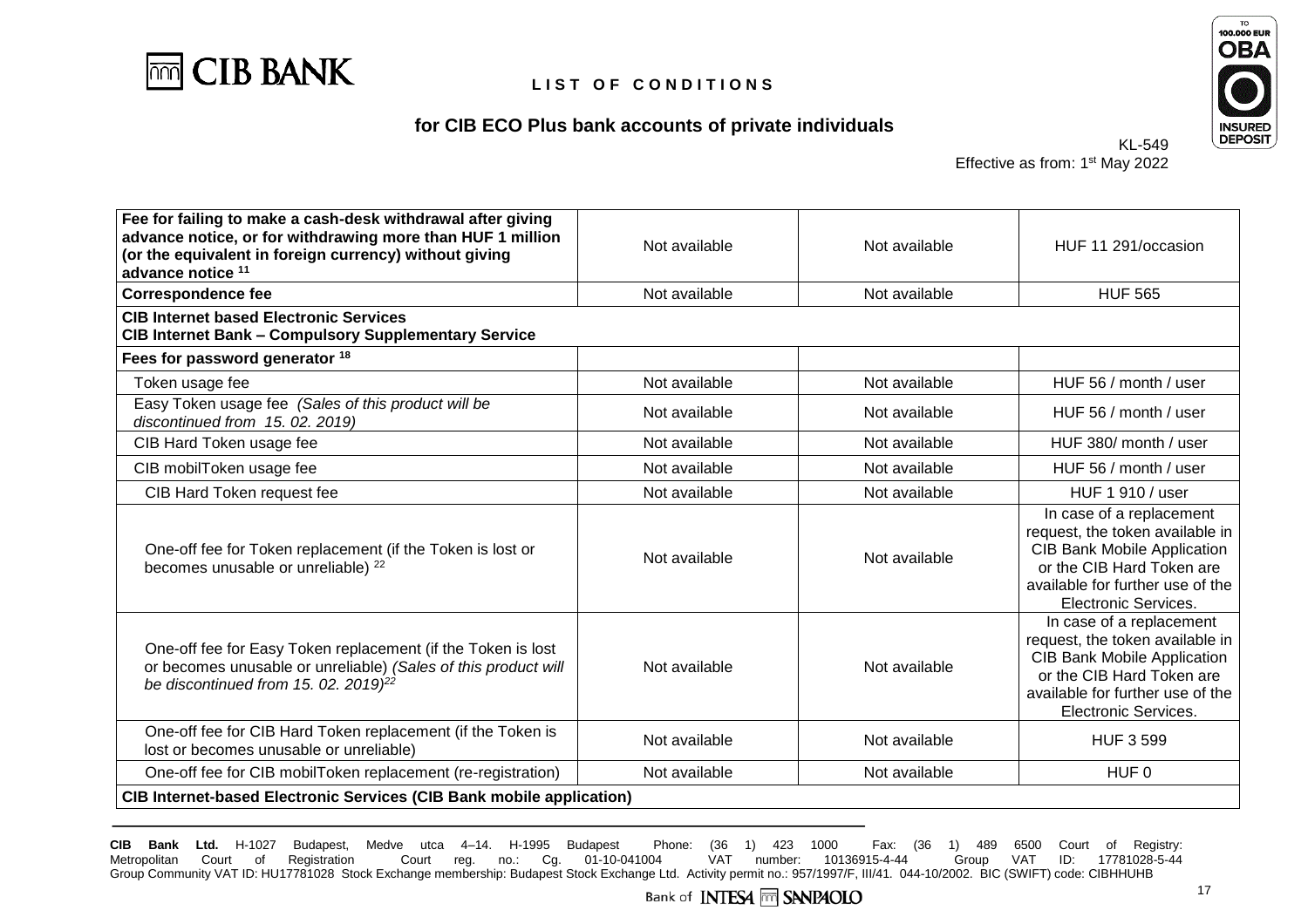



## **for CIB ECO Plus bank accounts of private individuals**

KL-549 Effective as from: 1<sup>st</sup> May 2022

| atior<br>10<br>199<br>`~ | ا ب<br>. .      | பட<br>. .<br>пu. | பபட<br>пu.<br><b>.</b> |
|--------------------------|-----------------|------------------|------------------------|
| Monthly fee              | .<br>ا ب<br>. . | <b>HUF</b>       | படப<br>пu.<br>ı        |

| <b>CIB Internet based Electronic Services (CIB Bank Online)</b>                            |                |               |                                 |  |  |  |
|--------------------------------------------------------------------------------------------|----------------|---------------|---------------------------------|--|--|--|
| Registration fee                                                                           | HUF 0          | HUF 0         | HUF 0                           |  |  |  |
| Monthly fee                                                                                | HUF 0<br>HUF 0 |               | HUF 0                           |  |  |  |
| CIB Mobilbank <sup>19</sup>                                                                |                |               |                                 |  |  |  |
| Text messages about debits and credits on the bank account<br>(account-monitoring service) | Not available  | Not available | HUF 468 /month /phone<br>number |  |  |  |
| SMS fee 20                                                                                 | Not available  | Not available | HUF 50 / message                |  |  |  |

CIB Bank is a member of the National Deposit Insurance Fund (NDIF), so its deposits are insured under the Act CCXXXVII of 2013 on Credit Institutions and Financial Enterprises.

Termination of the bank account: In the event of termination of the Bank Account Agreement, the cash withdrawal, bank-to-bank transfer, intrabank transfer or book transfer between the Client's own accounts of an amount less than HUF 1,200 – or the equivalent in foreign currency determined based on the valid mid-rate quoted by the Bank on the day of execution by the Bank of the payment order to this effect – is free of charge.

- $1$  Calculation of the foreign currency exchange rate difference: depending on the direction of the order, the difference of the foreign currency mid-rate and the buy/sell rate quoted by CIB Bank. The 50% discount is deducted from the foreign currency exchange rate difference calculated as above. Depending on the direction of the order, the discount is added to the CIB foreign currency buy rate and deducted from the CIB foreign currency sell rate. The Bank completes the Client's orders pertaining to transfers between the Client's own accounts requiring conversion, to be performed by applying a foreign currency exchange rate at the discounted exchange rate thus calculated.
- <sup>2</sup> The following transaction is included in the extent of the discount: Cash withdrawal with VISA Inspire bank card abroad, from the ATMs of Intesa Sanpaolo Bank Group, free of charge.
- <sup>3</sup> In the first 3 whole calendar months after account opening, bank doesn't monitor the fulfilment of crediting criteria. For this period, monthly account management fee is HUF 0 for every CIB ECO Plus bank account. Charging of monthly account management fee will take place first in the 4th month after account opening.
- <sup>4</sup> If in the previous month at least net HUF 450,000 was credited via transfer on this bank account (cash deposit and transfer between Client's own accounts are excluded), even from more than one transaction, the Bank will not charge the monthly account management fee, it will be HUF 0 for current month. The fulfilment of crediting criteria is being monitored by the Bank on monthly basis. Releasing or charging of monthly account management fee will be controlled by this monitoring system.

<sup>5</sup> The bank-switch fee is debited during the bank switching process regulated by Government Regulation 263/2016. (VIII. 31.), if the affected current account – regulated by this list of conditions – will be closed in the process. The bank-switch fee is a fee incurred in connection with the bank switching process when the Bank acts as the old payment service provider and it has to be paid in addition to the account closing fee in case of contracts signed on or after 01.01.2017.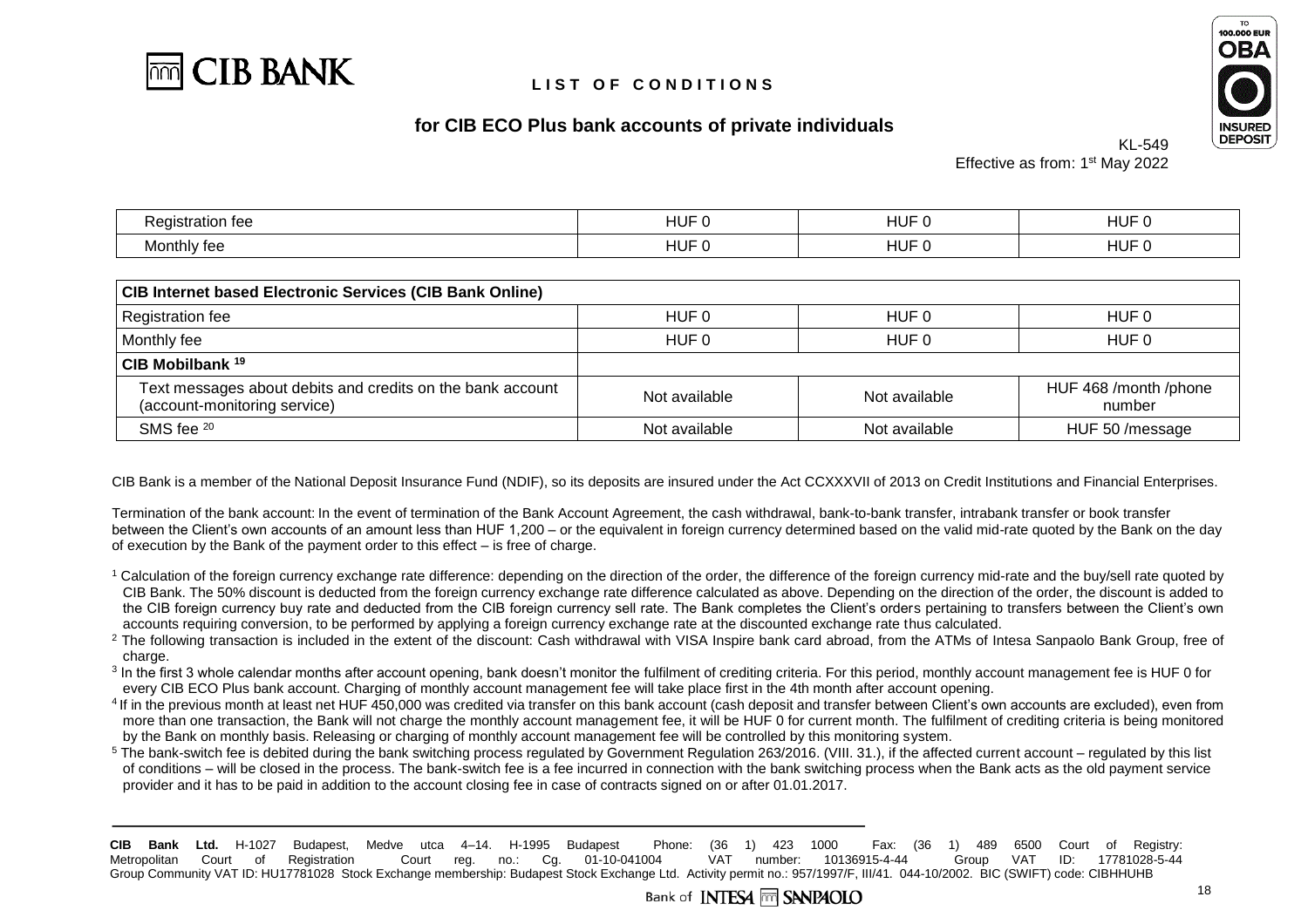



### **for CIB ECO Plus bank accounts of private individuals**

KI-549 Effective as from: 1<sup>st</sup> May 2022

<sup>6</sup> Service is not yet available in CIB Bank mobile application, CIB Bank Online. After the launch of CIB Bank mobile application, CIB Bank Online the Bank will continuously introduce new services in the application and CIB Bank Online till 31 December 2021. The Bank will inform customers 5 days before introduction of new services in the application and CIB Bank Online by notice and Internet Bank message.

<sup>7</sup> Fee applicable in the case of an agreement concluded after 8 August 2013 with regard to the sending or making available of the monthly statement via an Electronic Service, with the proviso that in every case the first paper-based monthly statement for the given month is free of charge.

<sup>8</sup> If a Client decides to change their existing bank account to the CIB Classic Private Account – with the "JZH nullás" monthly account management fee discount – having concluded a mortgage loan contract on or after 21 March 2016, then the change of account will be free of charge.

<sup>9</sup> With CIB 5, 10 'Minősített Fogyasztóbarát' Home Loan [Customer-friendly Home Loan], the transaction fee of Bank-to-bank GIRO transfers and Intrabank transfers (transferring the loan to the seller or to the lender bank in case of refinancing) is HUF 0 in case of 'Induló díj' Promotion No starting fees promotion].. In the case of CIB Babaváró loan, the GIRO interbank transfer linked to the loan, and the in-bank transfer fee (the fee for transferring the loan to the Bank providing the refinanced loan in connection with the loan refinance) shall in all cases be HUF 0.

<sup>10</sup> Products: Telekom DOMINO prepaid card, vendor: Magyar Telekom Plc.; Praktikum prepaid card, vendor: Telenor Hungary Ltd.; Vodafone VitaMAX prepaid card, vendor: Vodafone Hungary. The pay-as-you-go mobile phone top-up service is available via the CIB24, CIB Internet Bank, CIB Bank mobile application and CIB Bank Online services.

<sup>11</sup> The Bank assumes no obligation to execute large cash withdrawals at a time that has not been agreed in advance.

Notice of withdrawals of large amounts of cash must be given to the Bank in advance, either verbally (by telephone, CIB24/in person) or in writing as follows: Giving advance notice of the withdrawal of large sums of cash:

|  | Deadline for giving notice                                                        |                          | Daily amount of cash withdrawal |                                   |                                  |
|--|-----------------------------------------------------------------------------------|--------------------------|---------------------------------|-----------------------------------|----------------------------------|
|  |                                                                                   |                          | <b>HUF</b>                      | EUR. USD                          | Other                            |
|  | Monday-<br>1 bank working day before<br>Thursday up to<br>the withdrawal<br>15:00 | $1,000,000 - 10,000,000$ | $1.000 - 5.000$                 | Up to the equivalent of USD 5,000 |                                  |
|  | 2 bank working days before<br>the withdrawal                                      | Friday up to<br>14:00    | Over 10,000,000                 | Over 5,000                        | Over the equivalent of USD 5,000 |

Giving advance notice of a cash withdrawal or cash deposit of more than 50 coins:

• Advance notice of cash withdrawals or cash deposit of up to HUF 500 000 must be given 2 working days before the withdrawal or cash deposit.

• Notice of cash withdrawals or cash deposit of over HUF 500,000 must be given 3 working days before the withdrawal or cash deposit, by 15:00 from Monday to Thursday and by 14:00 on Friday, and a list of denominations must be provided.

 $12$  Besides the commission related to the given transaction, the Principal's bank account is debited with the costs and commissions lawfully charged by Magyar Posta Zrt. that arise in connection with the executed transaction, and which are debited at the time they arise. An exception is Magyar Posta's fee charged for each money order, which is debited from the forint account at the same time as the transfer, and the payment-order's postal production fee, which is charged to the forint account at the start of the month following the month of performance together with the account management fee.

 $13$  The first paper bank statement for each month is always free of charge.

<sup>14</sup> In addition to the commission payable on foreign currency transactions involving the Client's Bank Account, any out-of-pocket expenses (e.g. postal charges, DHL courier charges, etc.) related to the executed transactions, as well as any justified fees and commissions incurred due to the involvement of an intermediary bank or banks may – as chosen by the Parties – be charged either to the Client or to the Originator of the foreign currency transaction. (These include, in the case of outgoing foreign-currency payments to destination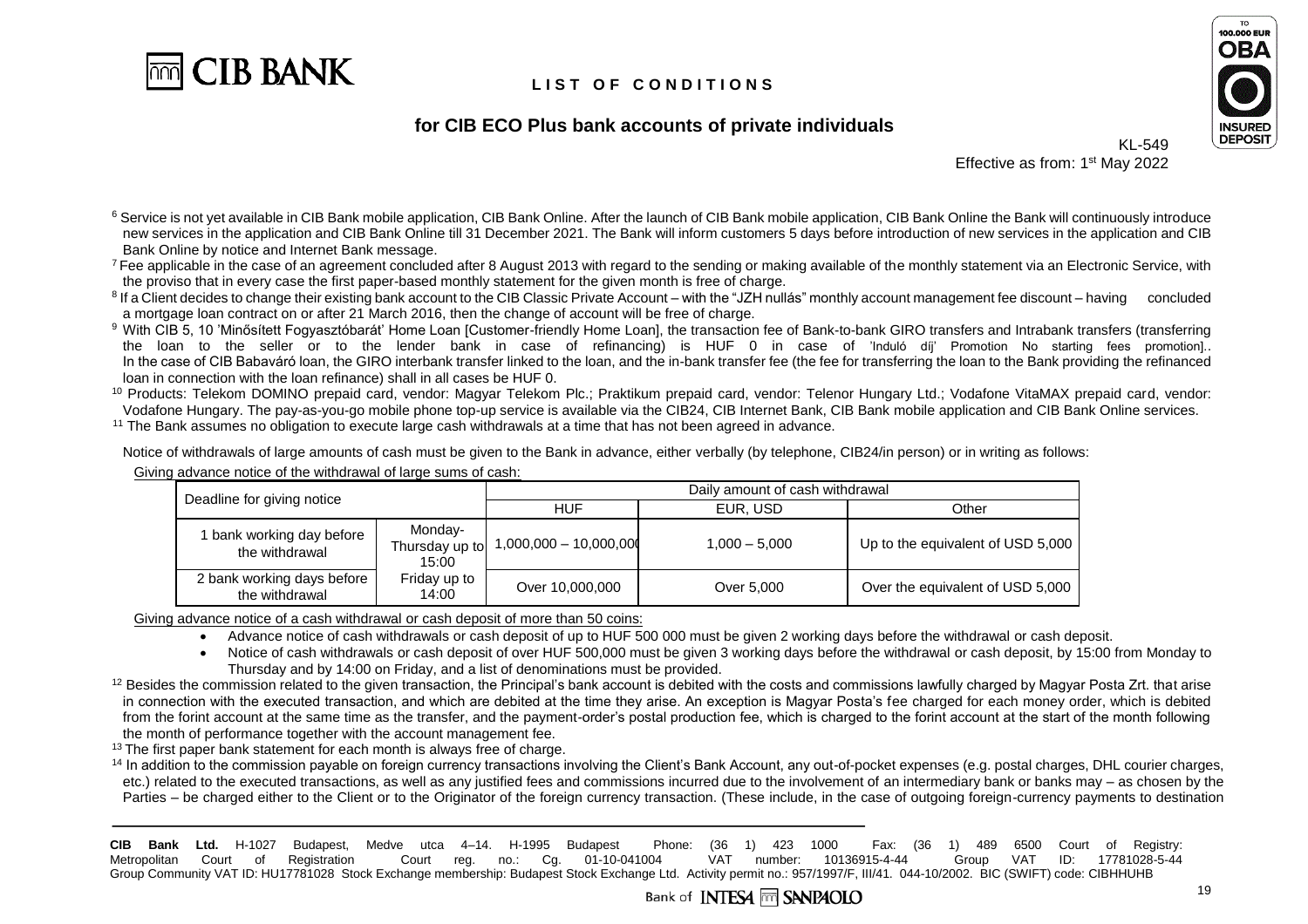

### **for CIB ECO Plus bank accounts of private individuals**



Effective as from: 1<sup>st</sup> May 2022

KL-549

countries that use the IBAN international bank account number format, the fee charged by the foreign bank if the beneficiary's IBAN-format account number was indicated erroneously on, or omitted from, the payment order.) In case of transfers outside the EEA, if the Client agrees to pay all the fees and charges associated with the transfer, the Client must ensure that sufficient funds are available on the designated account to cover such costs. The precise amounts of the fees and charges differ from bank to bank. Upon fulfilment, the HUF value of the foreign currency transfer fees and costs (e.g. SWIFT), as well as any justified fees and commission incurred due to the involvement of an intermediary bank/banks, financial or other institutions (e.g. surcharge of manual processed transfers), are charged to the Client as and when they arise. These costs can arise in both outbound and inbound foreign currency transfers and can therefore be debited. Transfer orders submitted on a transfer order form are accepted by CIB Bank only on a special foreign currency transfer order form.

<sup>15</sup> CIB Bank's sell/buy foreign exchange rate valid on the date of debiting the account is applied to calculate the amount of orders submitted in a currency different from that of the account debited.

EEA Region: institution established by certain members of the European Union and European Free Trade Association (EFTA), an extension of the European Union's single market. Member States: Austria, Belgium, Bulgaria, Cyprus, Czech Republic, Denmark, Estonia, Finland, France, Greece, Netherlands, Croatia, Ireland, Poland, Latvia, Lithuania, Luxembourg, Hungary, Malta, Germany, Italy, Portugal, Romania, Spain, Sweden, Slovakia, Slovenia, Iceland, Liechtenstein, Norway.

SEPA: Single Euro Payments Area – business partners within the area can execute their Euro Payment Transactions (SEPA-Transfer, - Collection and Card Payments) regardless of their place of residence (inhabitancy) - within or outside the border - under the same basic conditions, rights and obligations. (Single Euro Payments Area): a payment instrument for sending and receiving payments in Euro, using unified standards and rules, a common European payment tools in the European Economic Area. (Further information: [https://www.mnb.hu/fogyasztovedelem/bankszamlak/szolgaltatasok/mi-az-egyseges-euro-fizetesi-ovezet-sepa\)](https://www.mnb.hu/fogyasztovedelem/bankszamlak/szolgaltatasok/mi-az-egyseges-euro-fizetesi-ovezet-sepa)

- $16$  In the case of foreign exchange transfer orders with a beneficiary who keeps their account with a financial service provider established outside the EEA, if the account holder doesn't agree to pay the foreign bank charges, the transferred amount could be credited to the bank account of the beneficiary reduced by any arising intermediary bank charges, which differ from bank to bank.
- $17$  The execution of cheque collection orders takes a minimum of 30 bank working days from submission of the order by the Client. The Bank excludes its liability for any lengthening of this deadline due to the paying bank's procedure related to execution of the collection order. The deadlines applicable to execution should in every case be interpreted as being over and above the deadlines specified in this List of Conditions. The Bank is only able to inform the Client in advance about those procedural deadlines at third-party banks in respect of which it has information.
- <sup>18</sup> After 8 August 2013 new Internet Bank Agreements stipulating identification with a password may not be concluded. In the case of a Full Service Package, an existing agreement may not be amended to stipulate identification with a password. Amendment of the agreement to stipulate identification with a password is only possible in the case of the Querying or Data Entry service package After 31 March 2014 identification with a password is only available to Users who make use of the Querying or Data Entry Service Package.
- <sup>19</sup> In case of the account monitoring service, the bank sends an SMS text message on transactions above HUF 500, in the case of the card monitoring service the bank sends an SMS text message on all transactions. Clients can modify this limit via CIB24, CIB Internet Bank or in a branch of the Bank. Monthly fees are first charged on the day that the service is requested, and on the corresponding day of every consecutive month thereafter.
- <sup>20</sup> The SMS fee is charged on the basis of the SMS text messages sent by the bank. The SMS fee is charged as an aggregated monthly fee, starting from the day on which the service is requested.
- <sup>21</sup> The CIB Unsecured Loans TECHNICAL Account, which serves for making repayments on the CIB Personal Loan and the CIB Debt Consolidation Loan, is a restricted-purpose payment account on which only Transactions specified in this List of Conditions may be executed, and in relation to which only the supplementary services specified in this List of Conditions may be requested. A CIB Unsecured Loans TECHNICAL Account may be opened in the case of an application for a CIB Debt Consolidation Loan until 1 September, 2017, and, in the case of a CIB Personal Loan applied for by 3 November 2014, for the purpose of disbursement and repayment; indeed, in these cases, the opening of such an account is compulsory. The fee for opening and maintaining a CIB Unsecured Loans TECHNICAL Account is HUF 0. The related account statements are made available by the Bank to the Client via the CIB Internet Bank. A Debit Card may not be requested to go with the CIB Unsecured Loans TECHNICAL Account.